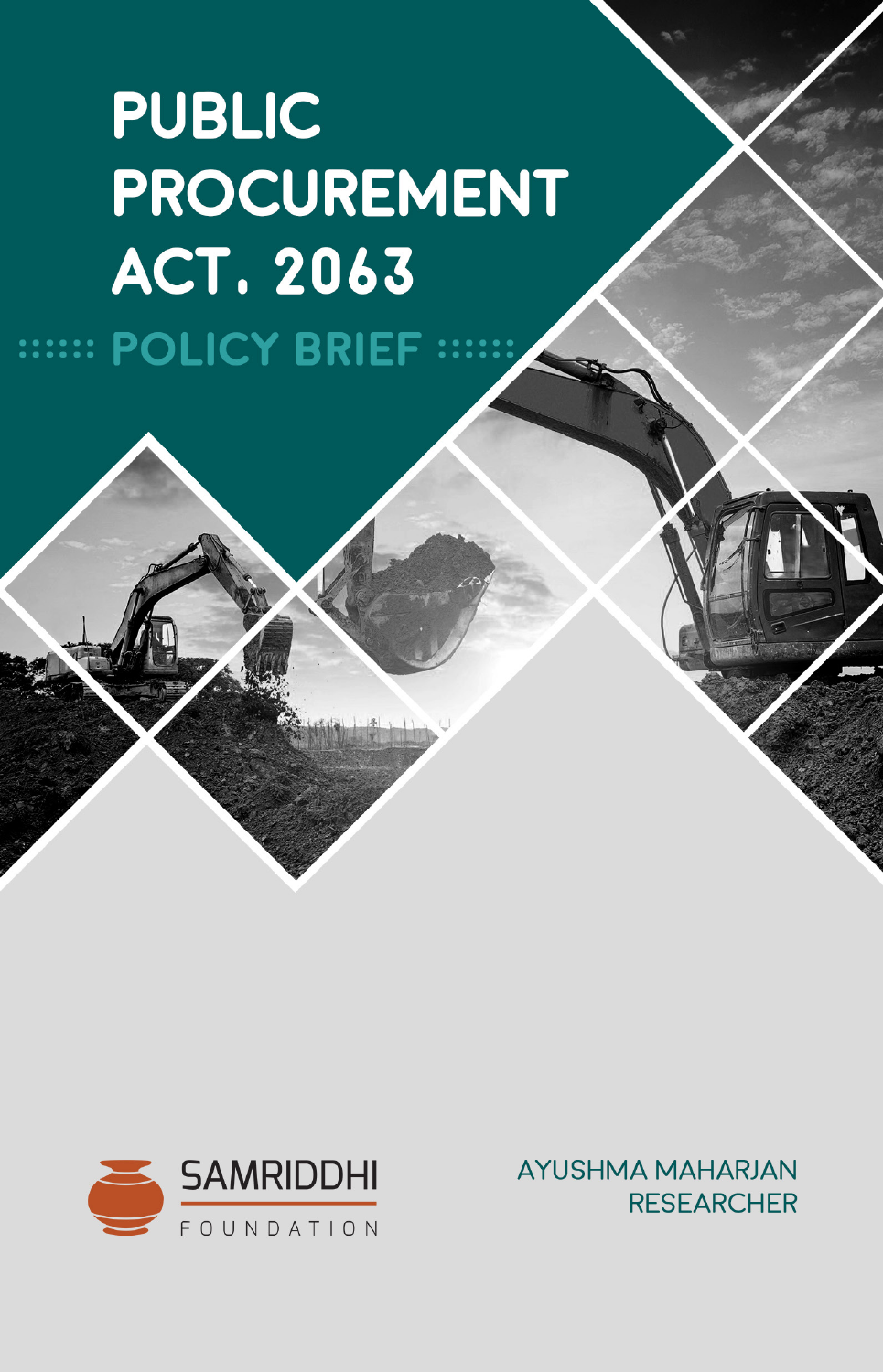# **Public Procurement Act, 2063** ::::: Policy Brief :::::

**Ayushma Maharjan** Researcher, Samriddhi Foundation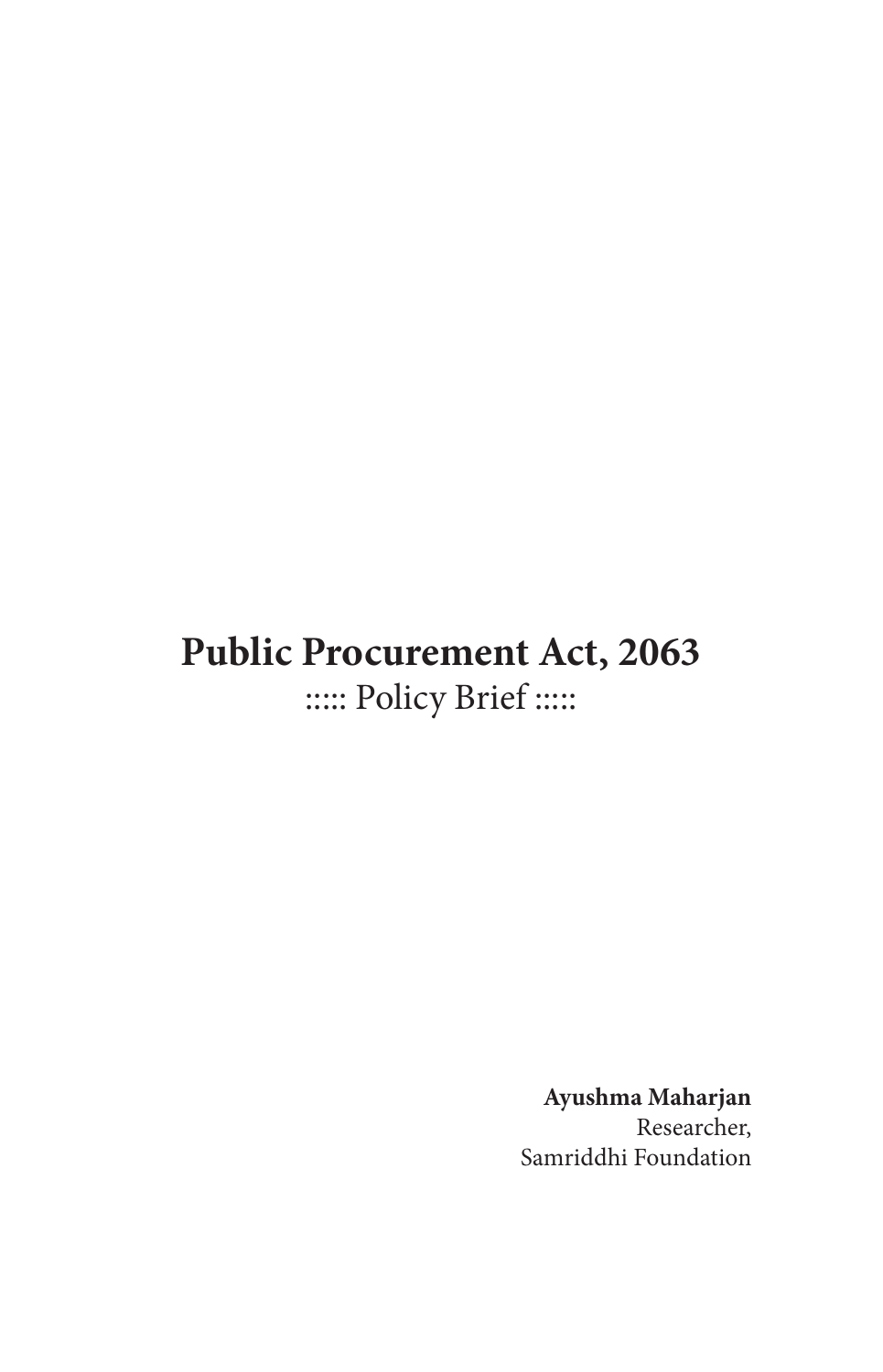# **Acknowledgement**

I would like to express my deepest gratitude to all those people who have made valuable contributions to shape this paper, ensuring its successful completion. I offer most sincere of my gratefulness to my research supervisor Mr. Akash Shrestha, who took the time out from his busy schedule and provided me with constructive insights and expert opinions throughout the design and implementation of this research.

I wish to thank all the government officials of Public Procurement Managemenmt Office (PPMO) Nepal, for providing me with the most relevant information. I would also like to thank Department of Urban Development and Building Construction.

I would also like to express my appreciation to all the individuals who participated in my consultation meeting for for furnishing me with constructive insights on public procurement in Nepal and patiently answering my queries.

#### **Ayushma Maharjan**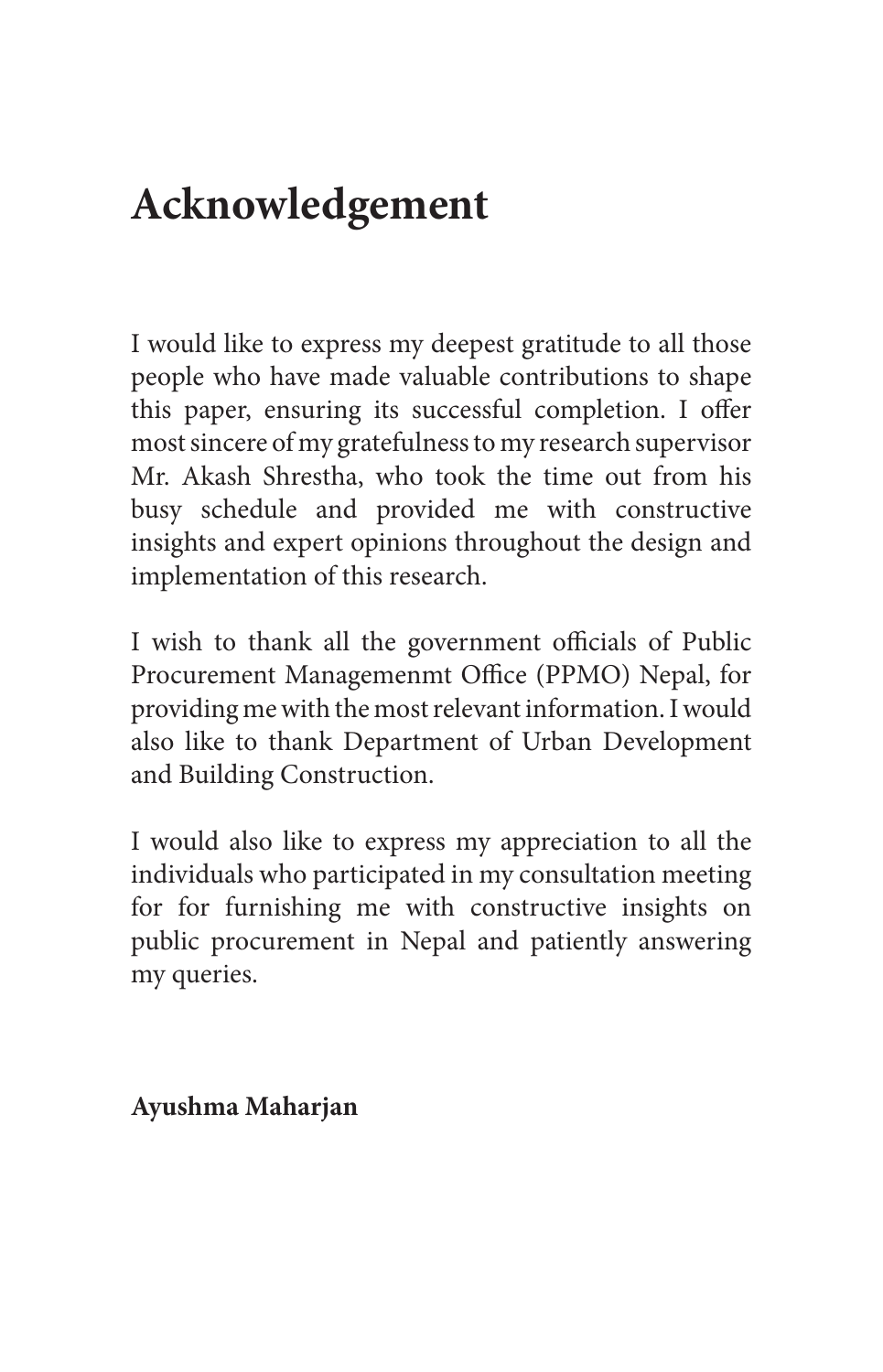# **List of Abbreviations**

- GoN Government of Nepal
- PPA Public Procurement Act
- PPMO Public Procurement Management Office
- OECD Organization for Economic Co-operation and Development
- SMC Small and Medium Scale Contractors
- SME Small and Medium Enterprises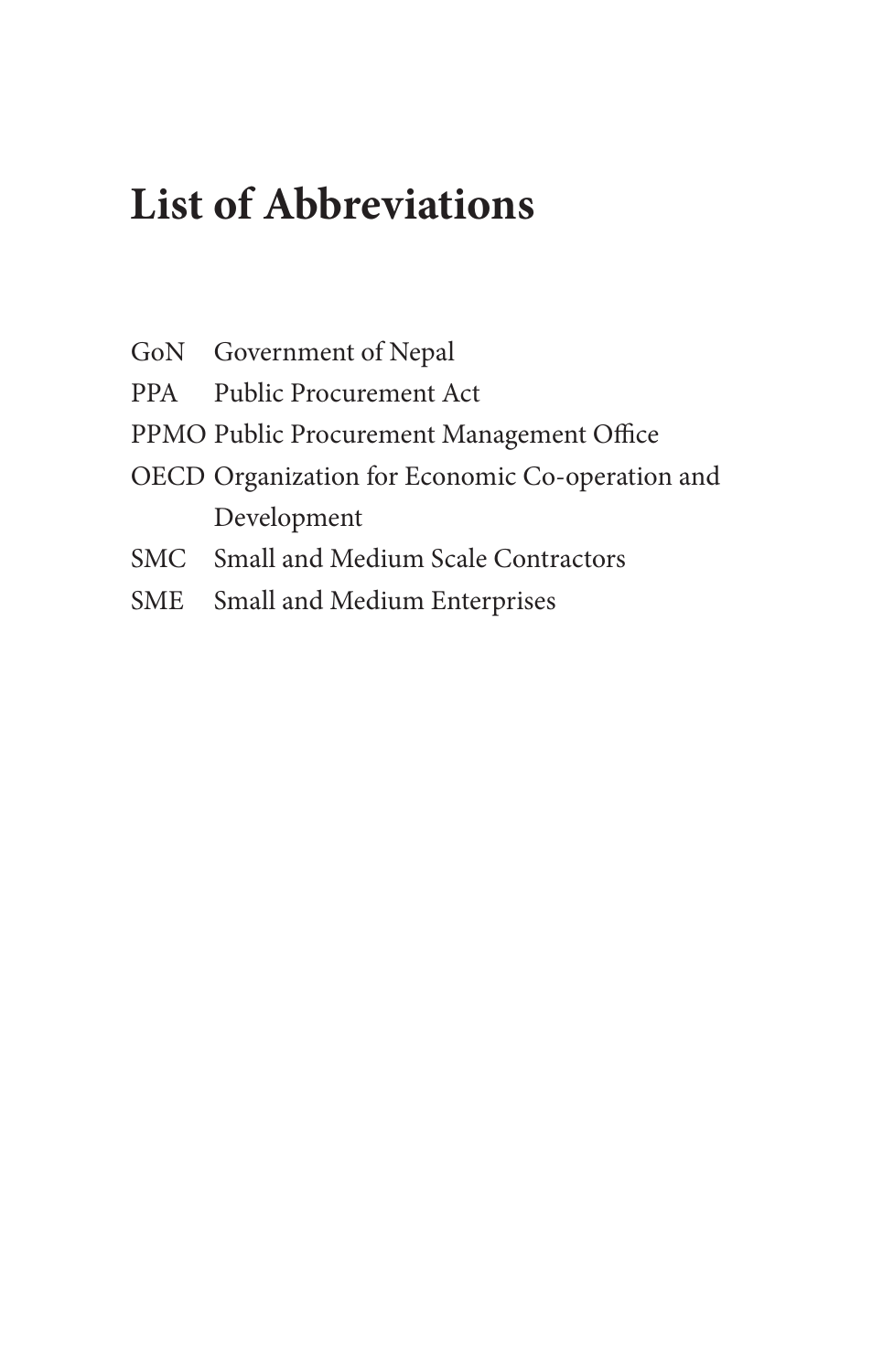# **Contents**

| 1.1 Provision for strengthening Public Procurement           |  |
|--------------------------------------------------------------|--|
| Management Office and qualification of officers 3            |  |
| 1.2 Provision for Enhancing Procurement Efficiency5          |  |
| 1.3 Provision for promoting small-scale and medium-scale     |  |
|                                                              |  |
|                                                              |  |
|                                                              |  |
|                                                              |  |
|                                                              |  |
|                                                              |  |
|                                                              |  |
|                                                              |  |
|                                                              |  |
|                                                              |  |
| 3.1 Addressing issues related to mobilization fees 21        |  |
|                                                              |  |
|                                                              |  |
| 4. Increase efficiency on public procurement by engaging all |  |
|                                                              |  |
|                                                              |  |
|                                                              |  |
|                                                              |  |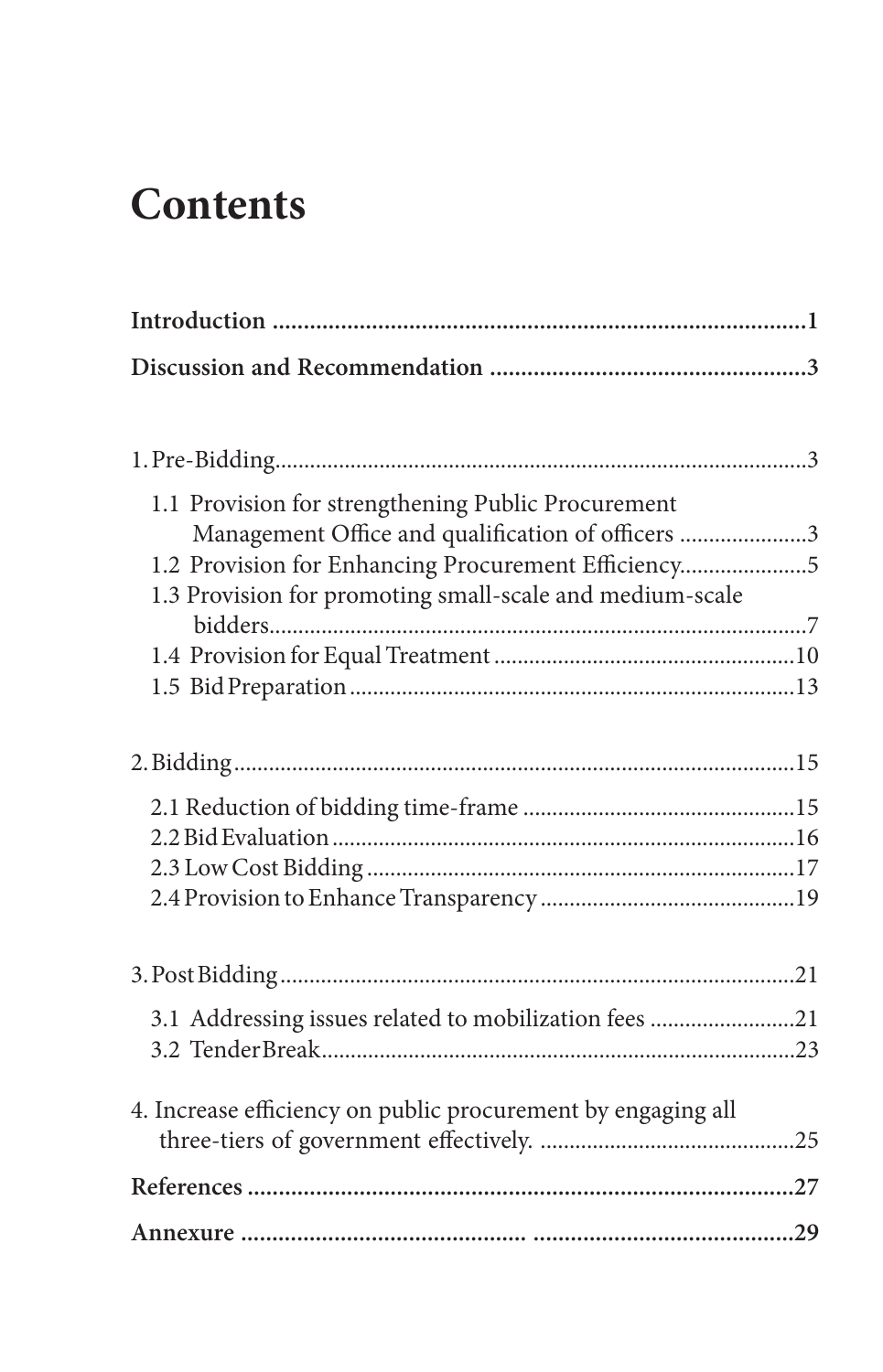# **Introduction**

With the goal of making procurement activities of Public Entities in Nepal competitive, transparent and accountable to the public, Government of Nepal (GoN) enacted Public Procurement Act (PPA) on 14th January, 2007. In the years following the enactment, PPA became the topic of discussion for various unpopular reasons, due to which the Act was amended on 14th July, 2016. The newly amended act also incorporated provisions that facilitated and supported the new constitution of Nepal.

However, public procurement continues to face numerous problems, majorly due to the pitfalls that persists in its legal provisions. Finance Minister Dr. Yuva Raj Khatiwada pointed out confusion in the construction modality, the involvement of multiple-stakeholders in monitoring and evaluation, low bidding, hurdles in land acquisition, and the shortage of skilled technical human resources as the major problems in the execution of public procurement in Nepal. Additionally, lack of adequate needs assessment, poor procurement planning and preparation, lack of budget or timely payment, poor disclosure of information and data, lack of public/stakeholders' engagement in procurement process, low (or no) timely feedback and problem fixing, conflict of interest and corruption and poor monitoring and supervision of project execution have often hindered infrastructure projects in Nepal. These problems are persistent mainly because of the ambiguity, and inconsistencies in legal provisions, which presents an unclear and complex picture to both government officials and bidding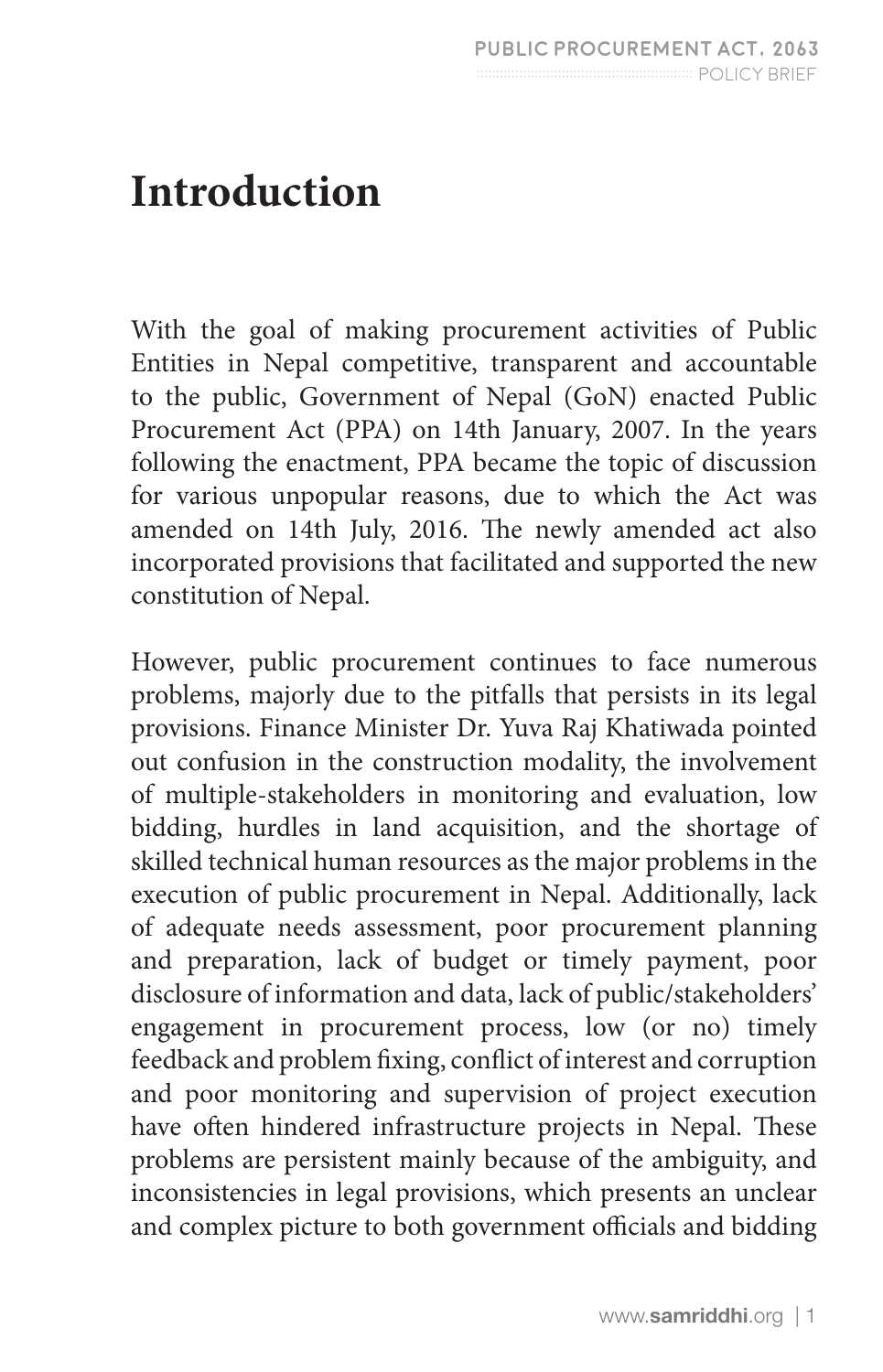agencies, encouraging them to be more process-oriented than result-oriented.

Identifying the issues and coming up with practical solutions to these hindrances to smoothen the operation of Public Entities and consequently the development activity of Nepal itself are the main goals of this policy brief.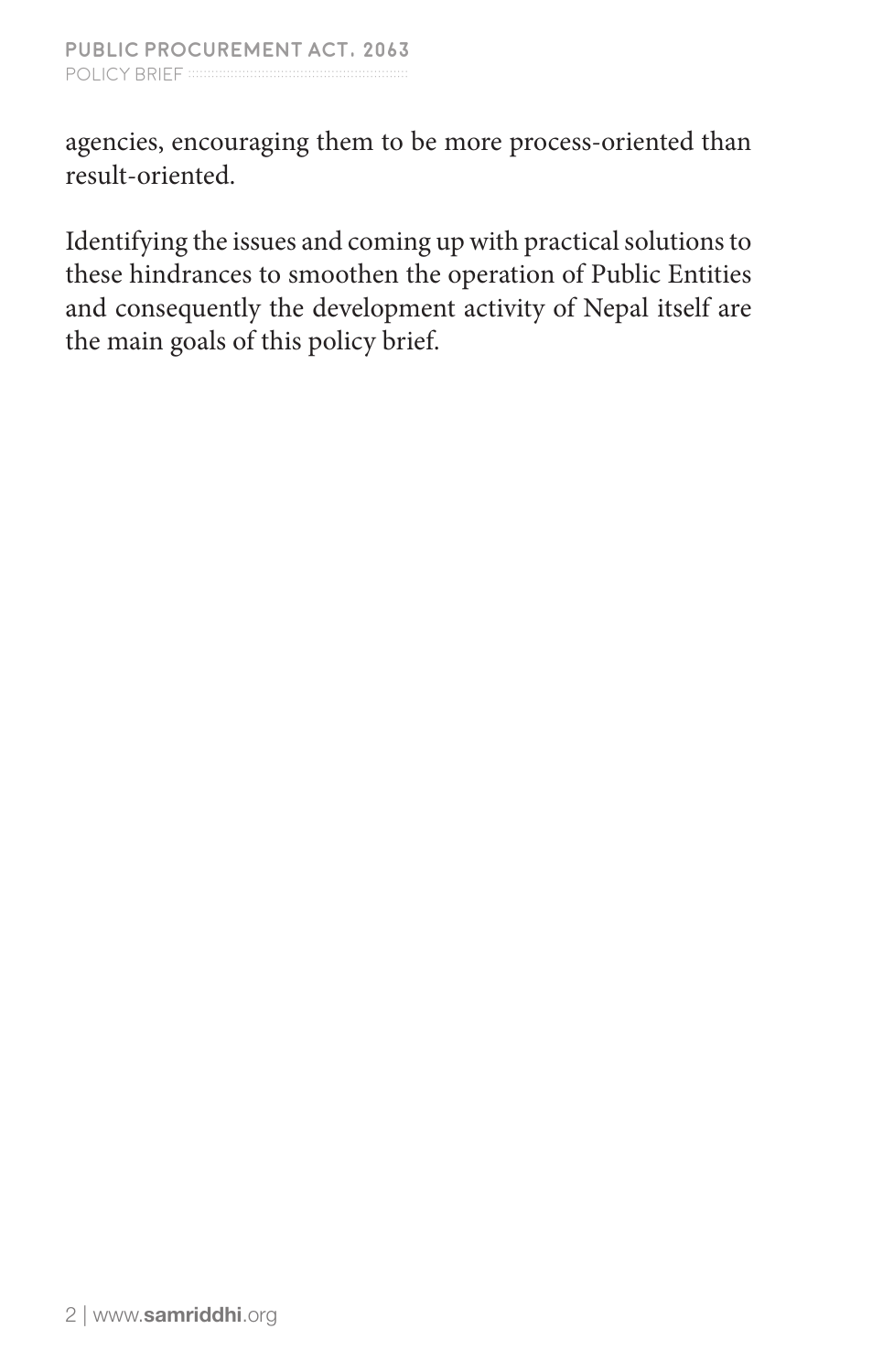# **Discussion and Recommendation**

# **1. Pre-Bidding**

### **1.1 Provision for strengthening Public Procurement Management Office and qualification of officers**

Table 1: Provision for strengthening Public Procurement Management Office and Qualification of Officers

| Section | Sub-section    | Clause       |                                                                                                                                                                                                                                                                                                             |
|---------|----------------|--------------|-------------------------------------------------------------------------------------------------------------------------------------------------------------------------------------------------------------------------------------------------------------------------------------------------------------|
| 64      | 2              |              | The chief of the office under Sub-<br>section (1) shall be an employee<br>of the gazetted special class of the<br>civil service of Government of<br>Nepal.                                                                                                                                                  |
|         | $\overline{2}$ |              | A Public Entity shall, in carrying<br>out procurement related<br>activity pursuant to Sub-section<br>(1), carry out so through<br>an employee who has the<br>qualification prescribed by the<br><b>Public Procurement Monitoring</b><br>Office and has knowledge<br>or training on procurement<br>business. |
| 65      |                | $\mathbf{i}$ | To make arrangements for<br>regular training program for the<br>bidder or the employee involved<br>or to be involved in procurement<br>proceedings.                                                                                                                                                         |

*Source: Public Procurement Act, 2063*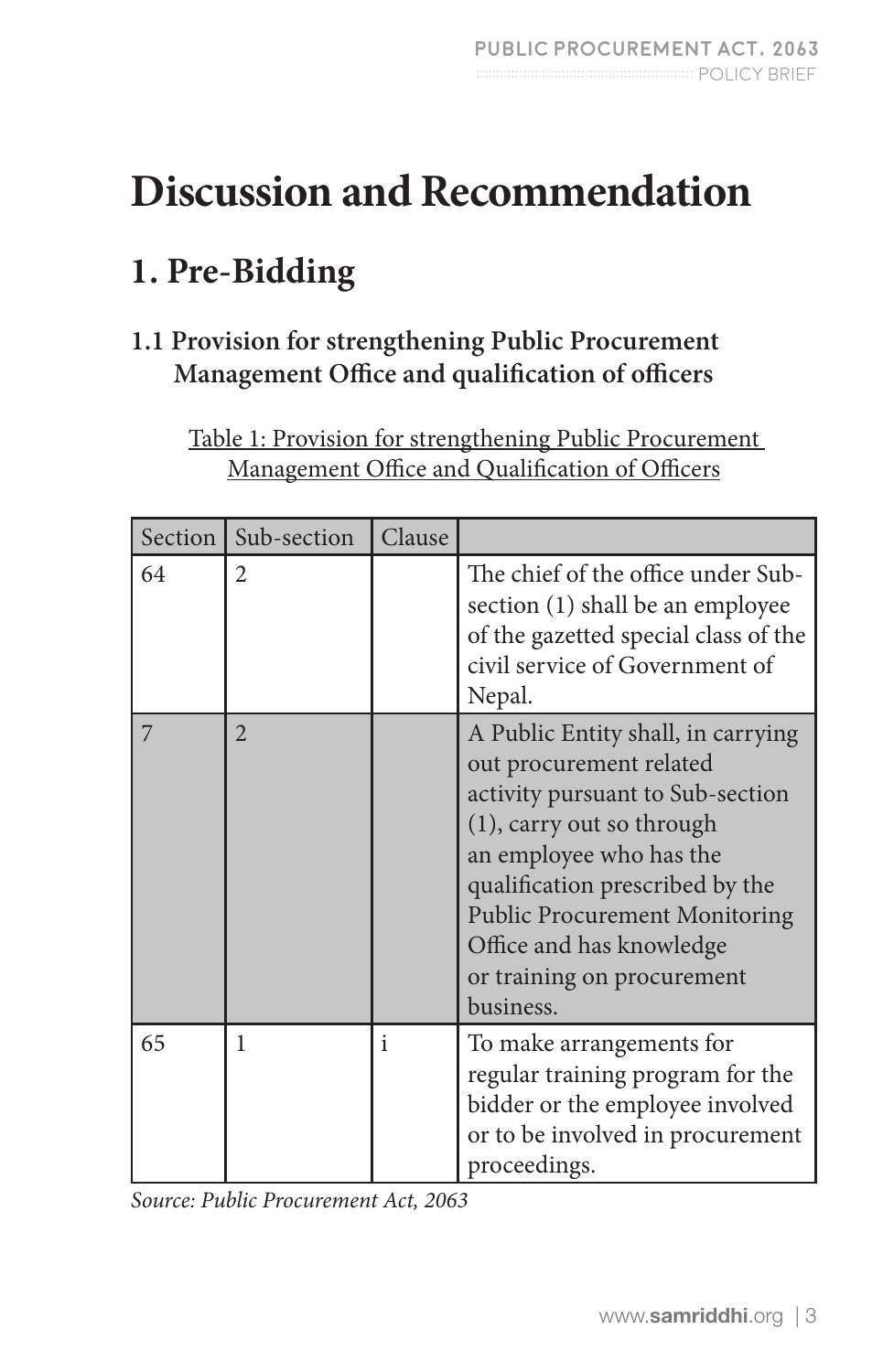Concerns regarding the inefficiency and incapability of Public Procurement Monitoring Office (PPMO) has been increasing over time. The organizational structure of PPMO has been a major drawback which has resulted in ineffectiveness of the office in delivering the services that it has been mandated to. Thus, enhancing skills and specialization of PPMO staff should be addressed in the act itself. Human resource at PPMO needs to be trained and their absorptive capacity needs to be enhanced. The staff and structural set-up of PPMO must be strengthened.

### **Discussion and Recommendation:**

Currently, the office entails 50 staffs, among which, only eleven officers are dedicated towards specific departments related to procurement who are responsible for the many developmental projects being implemented in Nepal.

While lack of procurement experts already hinders the overall performance of the office, the appointment of staff on transfer basis worsens the situation. Public procurement is a highly technical matter which requires immense knowledge and expertise. It thus takes a lot of time for these employees to grasp the concept and gravity of Public Procurement Monitoring. The appointment on transfer basis implies that the officers are likely to be transferred further, which discourages them from putting immense effort in procurement work. These issues have resulted in there being only unskilled employees left at PPMO.

For example, sometimes when NEA or some other institutions write to PPMO asking for clarification on certain issues related to procurement, the staff at PPMO is rendered unable to meet the expectations of such big institutions. In fact, the employees at these other institutions understand PPA better than staff at PPMO.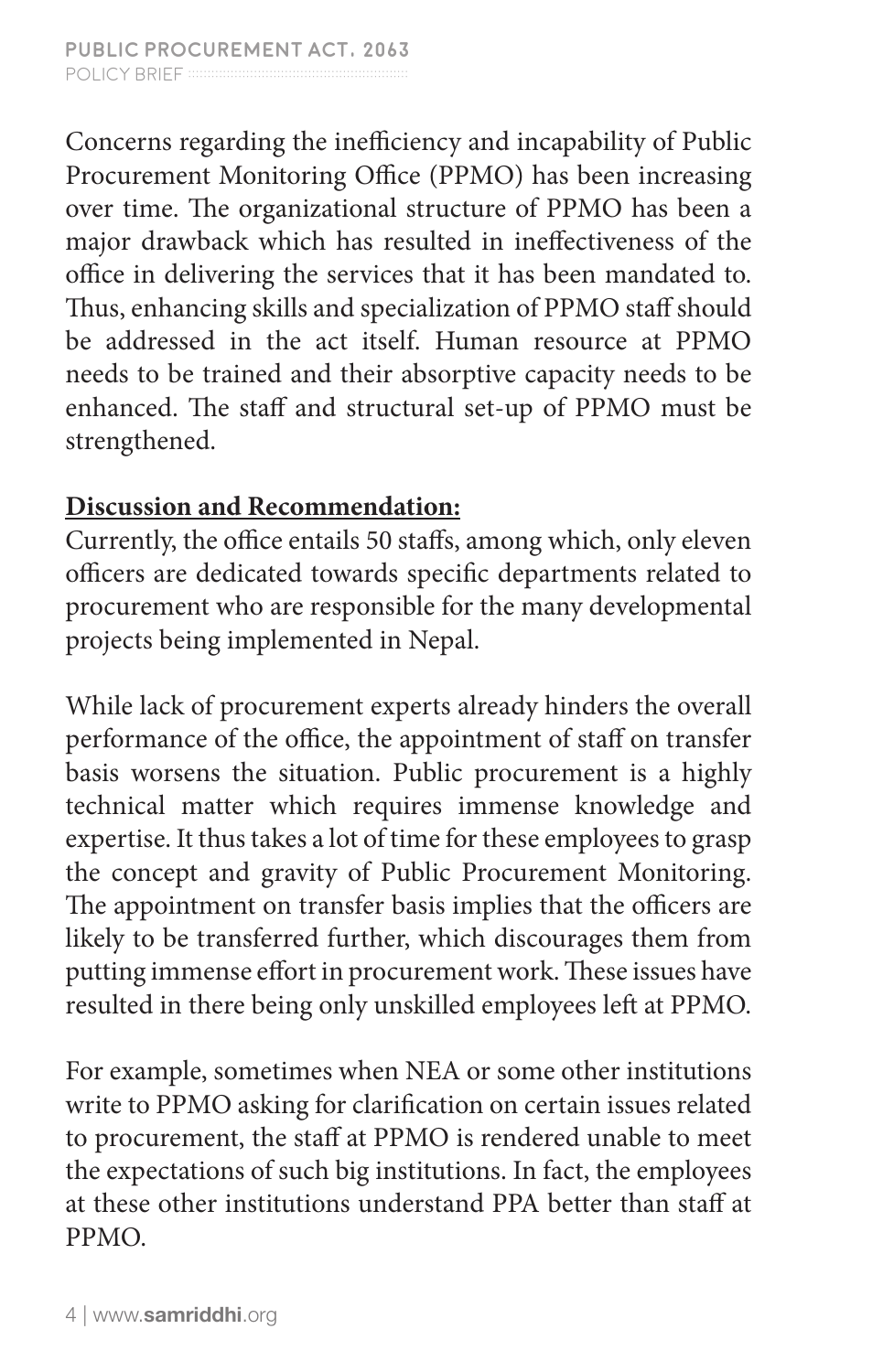Moreover, the act mentions that the chief of the office shall be an employee of the gazetted special class of the civil service of Government of Nepal. However, it does not mention the technical expertise or qualification required. Thus, employees from ministry of health, education, sports and others are transferred to PPMO and are expected to provide expert service. No matter the hard work these officers put into delivering efficient public procurement, lack of technical expertise will always hamper the sector. Thus, the act must clearly mention the qualification and expertise required for the officers and the office chief of PPMO.

Additionally, trainings to all appointed officers regarding the legislation and procedure of public procurement prior to joining the office has become imperative. The act mentions the provision of conducting training, however, it is not practiced. Thus, it should be mandatory that at the time of recruitment all new staffers should attend the training. The training is also necessary for the procurement and monitoring department of individual public entities. Moreover, training related to e-procurement has been very necessary for Nepal for its proper implementation.

#### **1.2 Provision for Enhancing Procurement Efficiency**

| Section | Sub-<br>section | Clause |                                                                                                                                                                                                          |
|---------|-----------------|--------|----------------------------------------------------------------------------------------------------------------------------------------------------------------------------------------------------------|
|         |                 |        | A Public Entity shall, in making<br>procurement valued at an amount in<br>excess of the prescribed limit, have to<br>prepare a master procurement plan<br>and annual procurement plan, as<br>prescribed. |

Table 2: Provisions for Enhancing Procurement Efficiency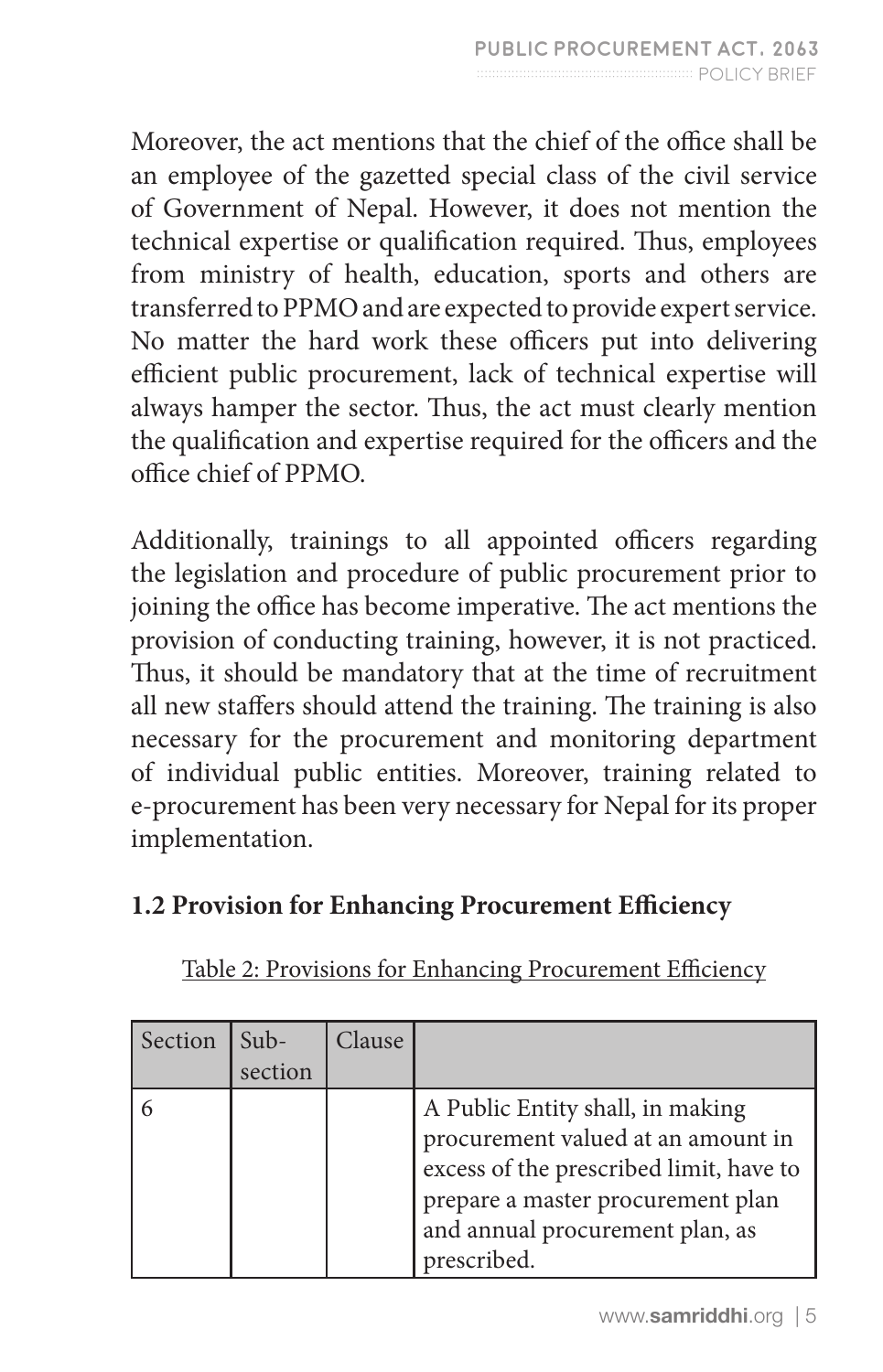|  | Public entities for the purposes of  |
|--|--------------------------------------|
|  | carrying out the following function  |
|  | shall establish a separate Division, |
|  | Section or Unit based on the work    |
|  | load and nature of work and shall    |
|  | prescribe a Procurement officer for  |
|  | he same.                             |

*Source: Public Procurement Act, 2063*

The current act and regulation of public procurement act mentions that all public entities need to make a separate department for procurement and procurement monitoring. However, the mentioned clauses have not been implemented and many offices do not have such department. Procurement is a highly technical matter; thus, implementation of the clause should be mandatory.

#### **Discussion and Recommendation:**

Additionally, the act mentions that the public entities must make master procurement plan and annual procurement plan for procuring goods of high value. However, the act should make it mandatory for the public entities to draft Master Procurement Plan and Annual Procurement Plan prior to conducting any procurement in the fiscal year. These should consist the budget the entity has for procurement, its plan for procurement throughout the year, the tenders to be called during different quarters, the bidding process that the entity will follow, its monitoring plan and the payment plan. The report should be submitted to PPMO before the fiscal year starts. The act should also mention that in case the report is not submitted, legal actions will be taken against the concerned officers and the entity will not be able to procure without the reports of the plan.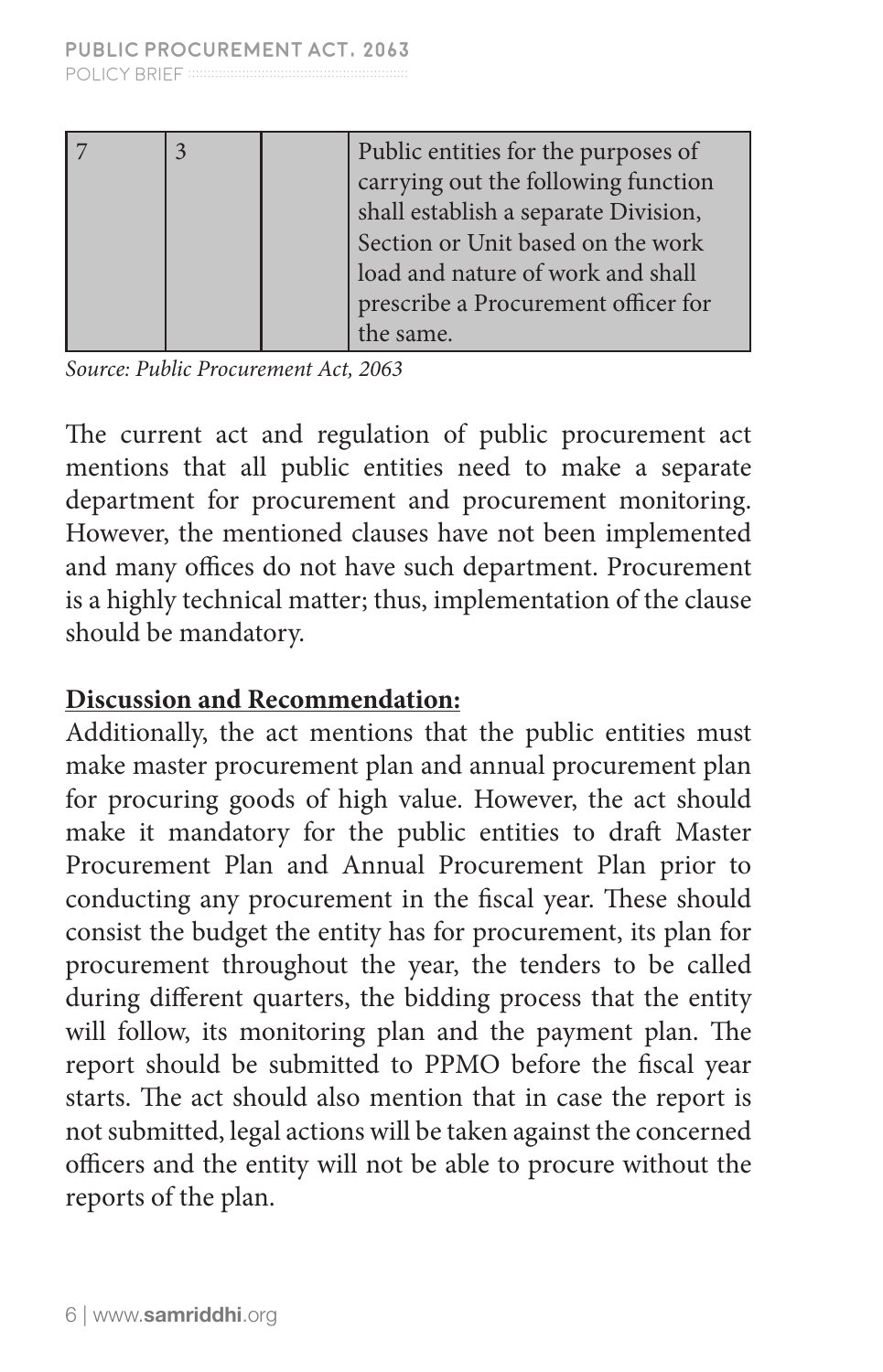After the preparation of the mentioned Master and Annual Procurement plan it would be plausible to remove Section 4, 5, 6, 7 and 8 of the act. As the public entities would already have prepared their procurement plan and the budgeting requirements, the mentioned sections would just result in duplication of work and lengthen the time frame of bidding. Time required for preparing the proposal, budget and approval of the same would be reduced substantially.

#### **1.3 Provision for promoting small-scale and medium-scale bidders**

As per international public procurement acts, small-scale and medium-scale contractor is defined broadly as one with limited capital investment, who may need financial and managerial support to effectively run his or her business. However, the Public Procurement Act of Nepal does not define or differentiate between different scales of contractors.

The construction industry of Nepal is dominated by small and medium-scale contractors (SMCs) who face an emerging trend of unique challenges in the implementation of projects. It is imperative to create an enabling environment for these contractors by removing barriers to their entry into the market and to their growth and sustainability. Part of the enabling process may offer SMCs some form of support, which will facilitate their access to necessary resources to start and sustain their businesses. With regards to the national projects, the promotion of these contractors might result in efficient and quality project completion and ample competition in the procurement sector.

The international examples of Malaysia and Singapore –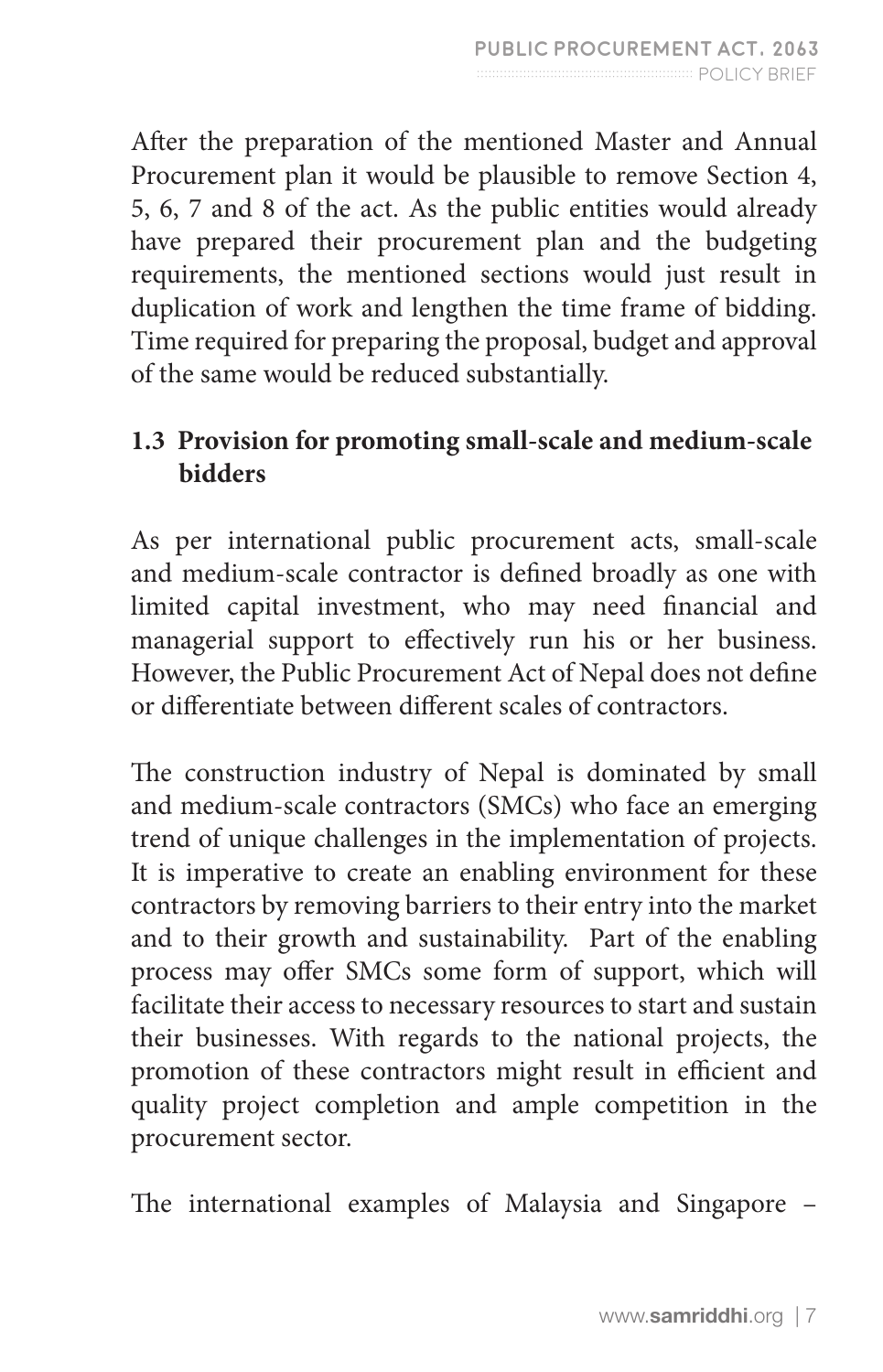#### **Public Procurement Act, 2063** policy Brief :::::::::::::::::::::::::::::::::::::::::::::::::::::::::

leading countries in terms of procurement and infrastructure developments – demonstrates that the initiatives to support the SMCs is important for success and is the responsibility of government. This can be done by drafting policies that empower SMCs.

#### **Discussion and Recommendation:**

There are many compliance and cost-related barriers in Public Procurement Act that could limit the ability of SMEs to participate in procurement process.

Firstly, streamlining the process and time needed for bidding will significantly support SMEs with limited administrative capacities. Some of the aspects worth addressing include:

- Registration requirements, while important, add costs to SMEs ability to participate in procurement.
- Burdensome bid information and documentation requirements create time consuming upfront administrative tasks for the SME.
- Long bid qualification, evaluation and award procedures limit the SME's ability and willingness to participate. As SMEs normally do not have large and specialized administrative capacities, keeping administrative requirements to a minimum is essential.

Although, the amended Public Procurement Act added clauses related to waiver of qualification criteria of contractors for procurement projects less than NRs. Two crores,r, majority of SMC are not satisfied with the clause. As stated by them, in a time where the economy is advancing rapidly and inflations are high, the amount prescribed is very low and projects up to NRs. Five crores are still small.

This could be addressed by limiting documentation needs for smaller contracts. As per international standards, only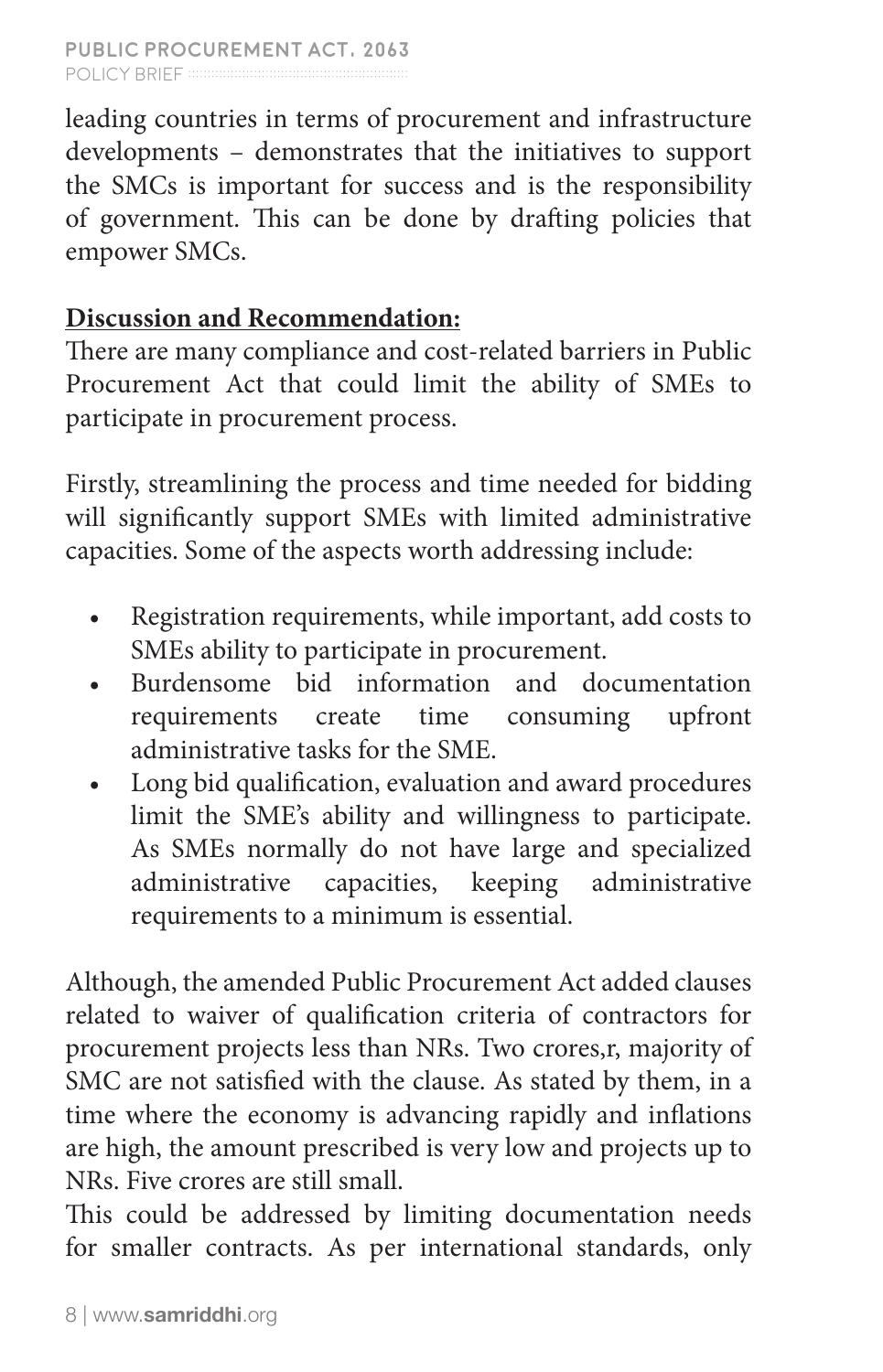procurement contracts whose values exceed a certain financial threshold are subject to the act and its subsidiary provisions. However, the applicable financial threshold varies as per the identity of the relevant contracting authority, goods and services subject to procurement, the state in which the procurement is to be carried out. Nevertheless, procurements cannot be divided into lots with an intention to lower value for achieving the above-mentioned exclusion. In Poland however, some large contracts which limits competition in the procurement process are divided into lots. It not only promotes competition but also acts as an supporting mechanism for the growth of small and medium enterprises.

Since small and medium contractors often have limited financial resources and its sources. Thus, many a times, amount submitted in the form of bid and performance security and delay in payments can send companies into bankruptcy. Thus, these companies are hesitant towards taking risk and engaging with government projects. Thus, prompt payment reforms work to limit the amount of time needed to receive payment as well as ensure that payments are made on time without delays. The act should thus mention clearly about the time frame within which all the payments must be cleared by the government entities. Making sure contractors are paid as due and on time can help in overcoming liquidity problems for SMCs. It will not only encourage them to bid, but will also incentivize them to finish the project on time.

Lastly, provisions related to merger might incentivize the companies to bid in large-scale projects where individual expertise of merged companies can result in more effective and efficient implementation of the project. Thus, the act should add provisions for merger of two or more contractors where the qualifications of more experienced company will be accepted. It will help in growth and sustainability of small contractors.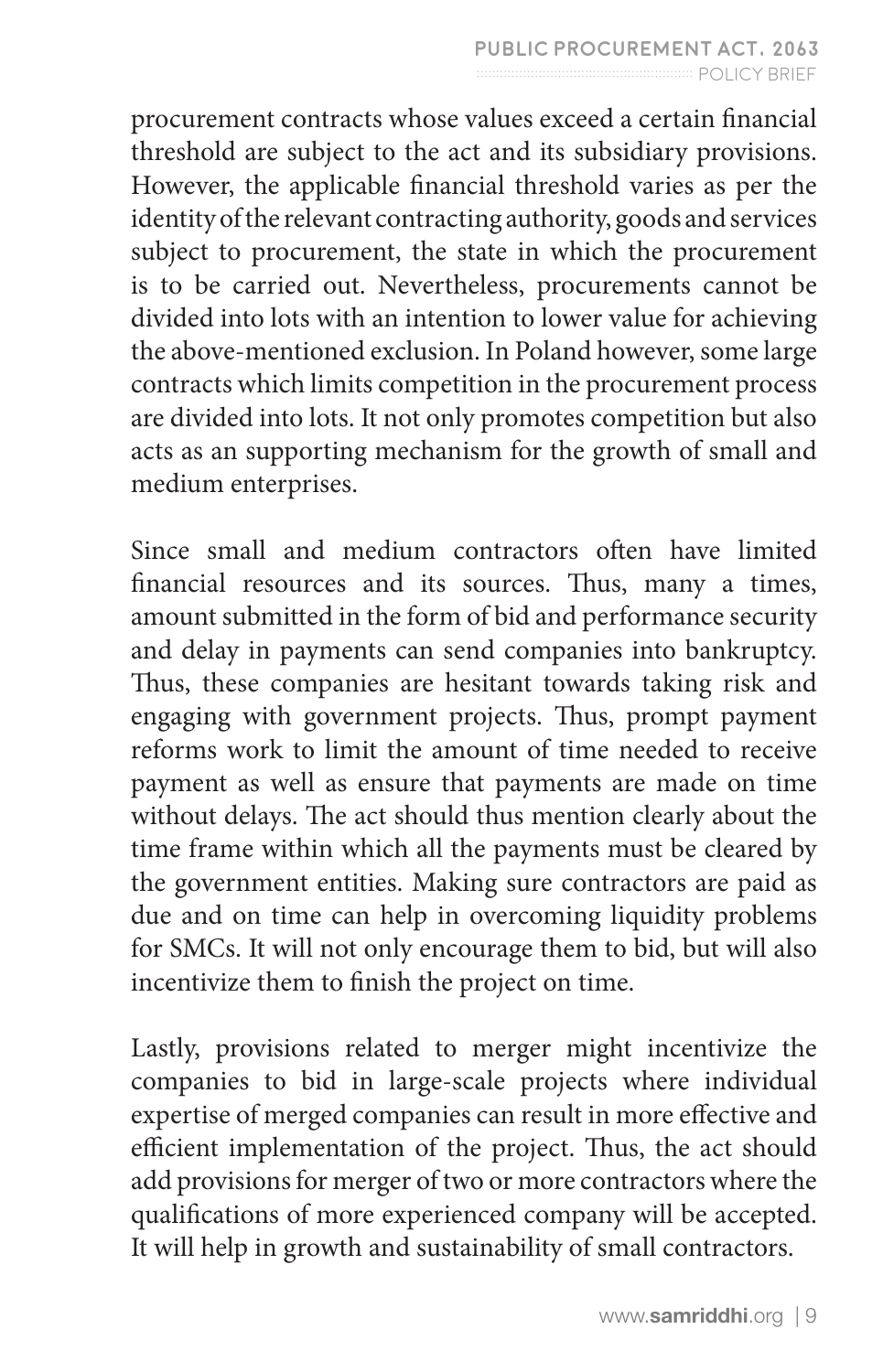### **1.4 Provision for Equal Treatment**

#### Table 3: Provisions Related to Domestic Preferance Over Foreign Bidders

| Section | Sub-<br>section | Clause         |                                                                                                                                                                                                                                                                                                                                                                                                                                                                                                                                                                                                    |
|---------|-----------------|----------------|----------------------------------------------------------------------------------------------------------------------------------------------------------------------------------------------------------------------------------------------------------------------------------------------------------------------------------------------------------------------------------------------------------------------------------------------------------------------------------------------------------------------------------------------------------------------------------------------------|
| 14      | 8               |                | In making procurement through an<br>international level bidding, the Public<br>Entity may give domestic preference<br>to the Nepalese entrepreneurs and<br>businesspersons as prescribed, and<br>where domestic preference is to be so<br>given, that matter shall be set forth in<br>the notice on invitation to bid and the<br>bidding documents.<br>Provided that,                                                                                                                                                                                                                              |
| 15      | $\mathbf{1}$    | $\overline{A}$ | While making invitation to bid<br>pursuant to this Act, an international<br>level bid shall be invited in any of the<br>following conditions:-<br>(a) Where the goods or construction<br>works as requisitioned by a Public<br>Entity are not available under<br>competitive price from more than<br>one construction entrepreneur or<br>supplier within the State of Nepal,<br>(b) Where no bid was submitted in<br>response to invitation to national<br>level bidding for the procurement of<br>goods, construction works or other<br>services, and the same has to be<br>procured from abroad, |

*Source: Public Procurement Act, 2063*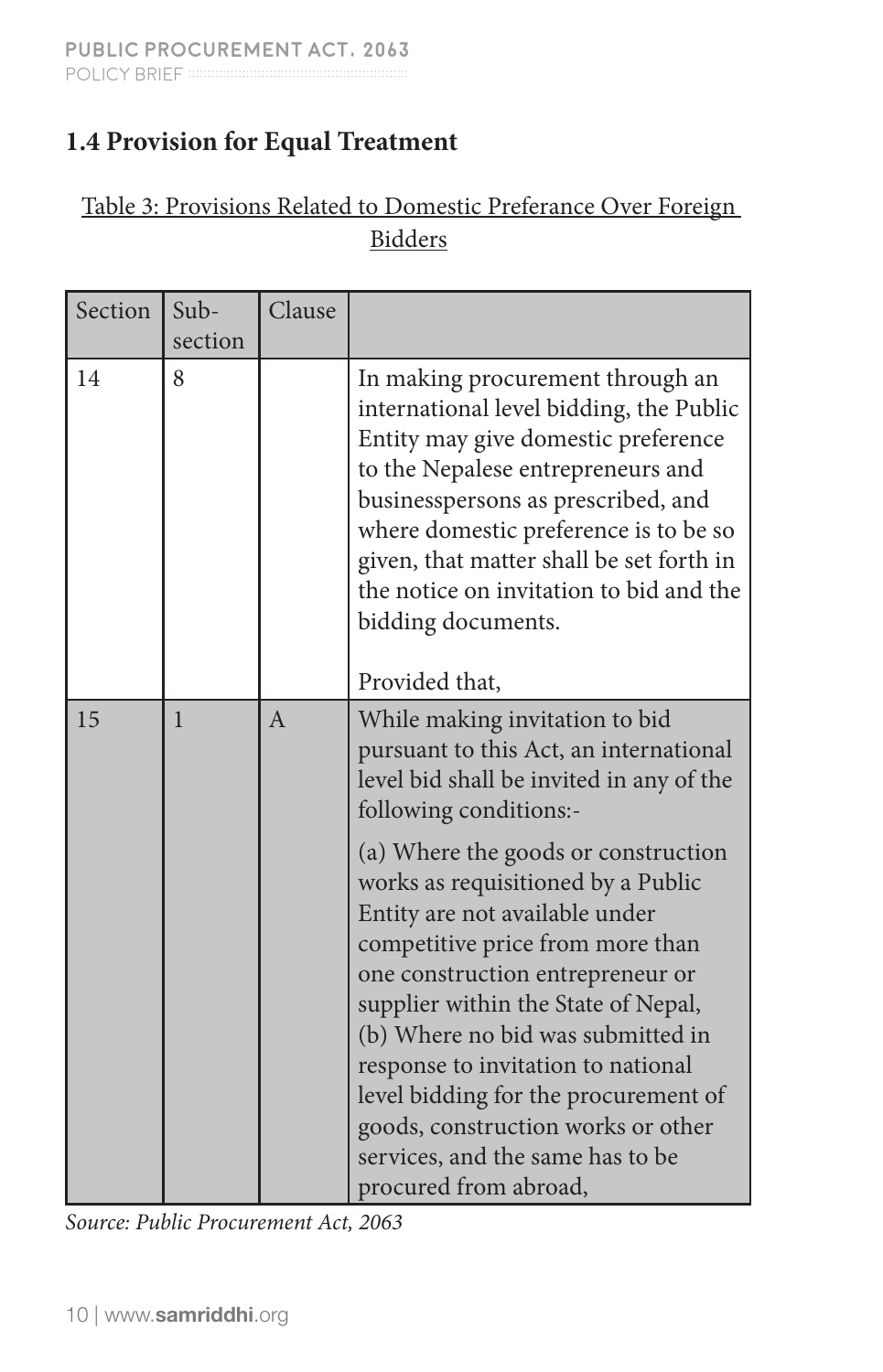A general notion of enacting laws that provides for domestic preference over foreign bidders is that it could end up jeopardizing the nation's own domestic industry for the simple reason that domestic bidders would have little or no access to procurement markets in its own nation while bidders from all other countries would have complete access to the procurement marketplace. It could endanger the domestic contractors and result in job loss and cause other harms to the economy.

However, in reality this is an issue which needs to be reviewed critically in terms of cost-benefit analysis. Developing countries often benefit from the price, skill and technology available through open biddings which help in boosting up local economy through entrepreneurship and industries. It will in turn help achieve socio-economic objectives like reducing poverty and creating employment.

### **Discussion and Recommendation:**

If an open competition system is implemented properly, in the long-term it sees both developing countries as well as corporations benefiting. Domestic preference is not the best way to achieve what can be achieved. If the contracting company are well aware about the fact that they have a preference then they have no incentive to actually perform the contract well.

All countries share the primary aim to develop local economies and make them competitive. But, fair competition and equal opportunities to companies all over the world help to build better and strong local economies. The international trend of developed countries shows that in influence of heavy competition, the local companies mature and begin to win procurement contracts. Thus, it will be in the best interest of the nation if procurement activities are fair and transparent which focuses on competition.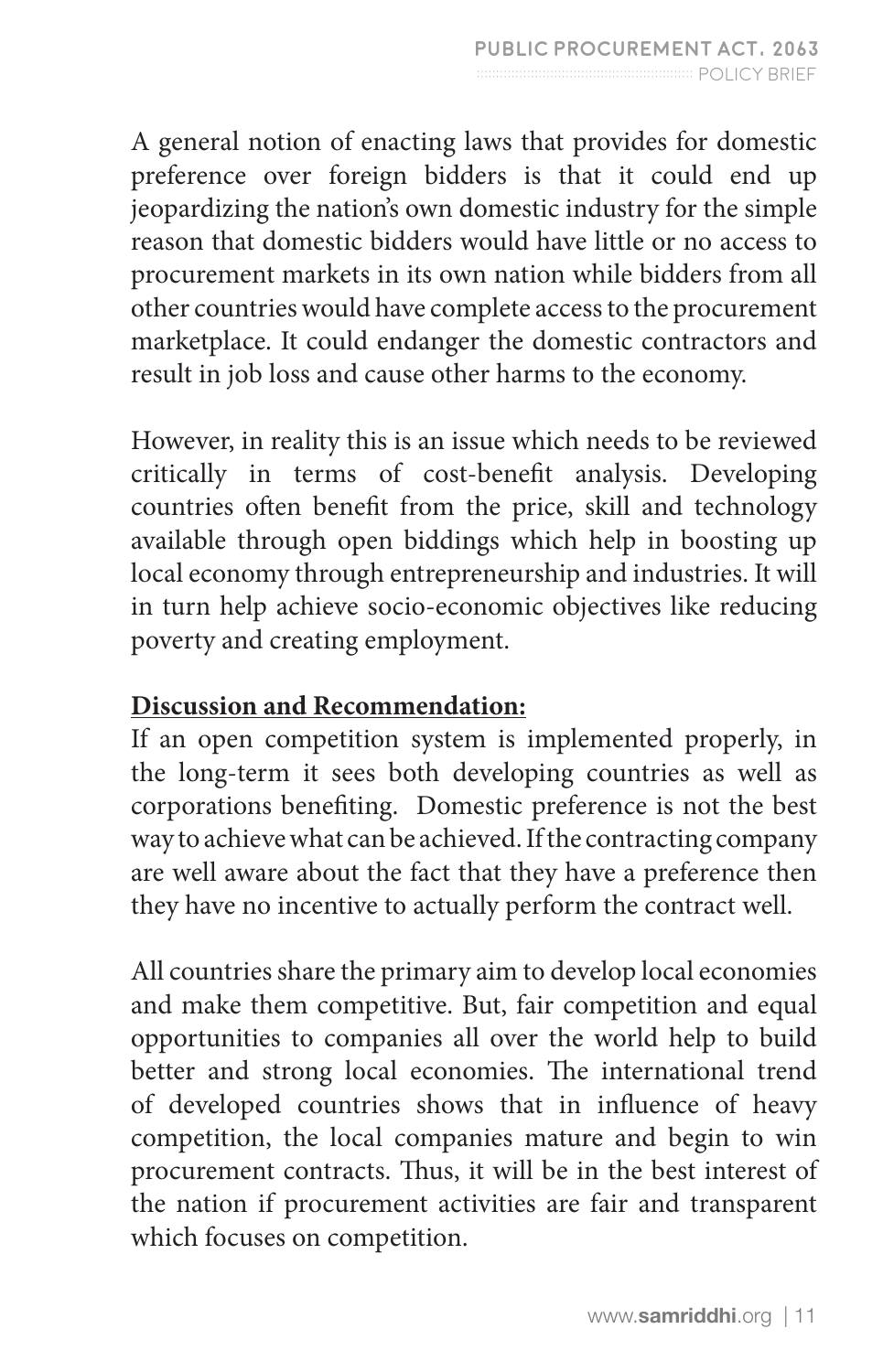However, if the threat of foreign companies taking over all the procurement projects persists, there are other ways through which the government can ensure the protection of local employment and resources. For example, in Malawi the Public Procurement Act states that in case the procurement is awarded to international bidders, the bidders must ensure the following:

- a) Labour, raw materials and components from within the country should account for more than 30%. Similar policy adopted by US showed that it limits the foreign participants and enhances involvement of small businesses.
- b) Domestic production/assembling facility should be used.

Additionally, the local governments at Malawi who are responsible for small scale projects are at liberty to implement domestic preference in their procurements.

Moreover, in order to promote the small contractors with lesser capabilities, the government can split or divide the contracts in lots. For instance, France, splits up low requirement contracts in favor of domestic bidders. The result has demonstrated that it benefits the domestic contractors and suppliers.

In context of Nepal, corruption is a primary mechanism which has covered all aspect of public activities. In such a scenario, domestic firms might also be resistant to calls for more transparency. Thus, eliminating corruption and allowing international companies will be good for development.

So if public procurement is to work effectively and to the benefit to the people, the business community of suppliers, contractors and consultants must be trained in the concepts of public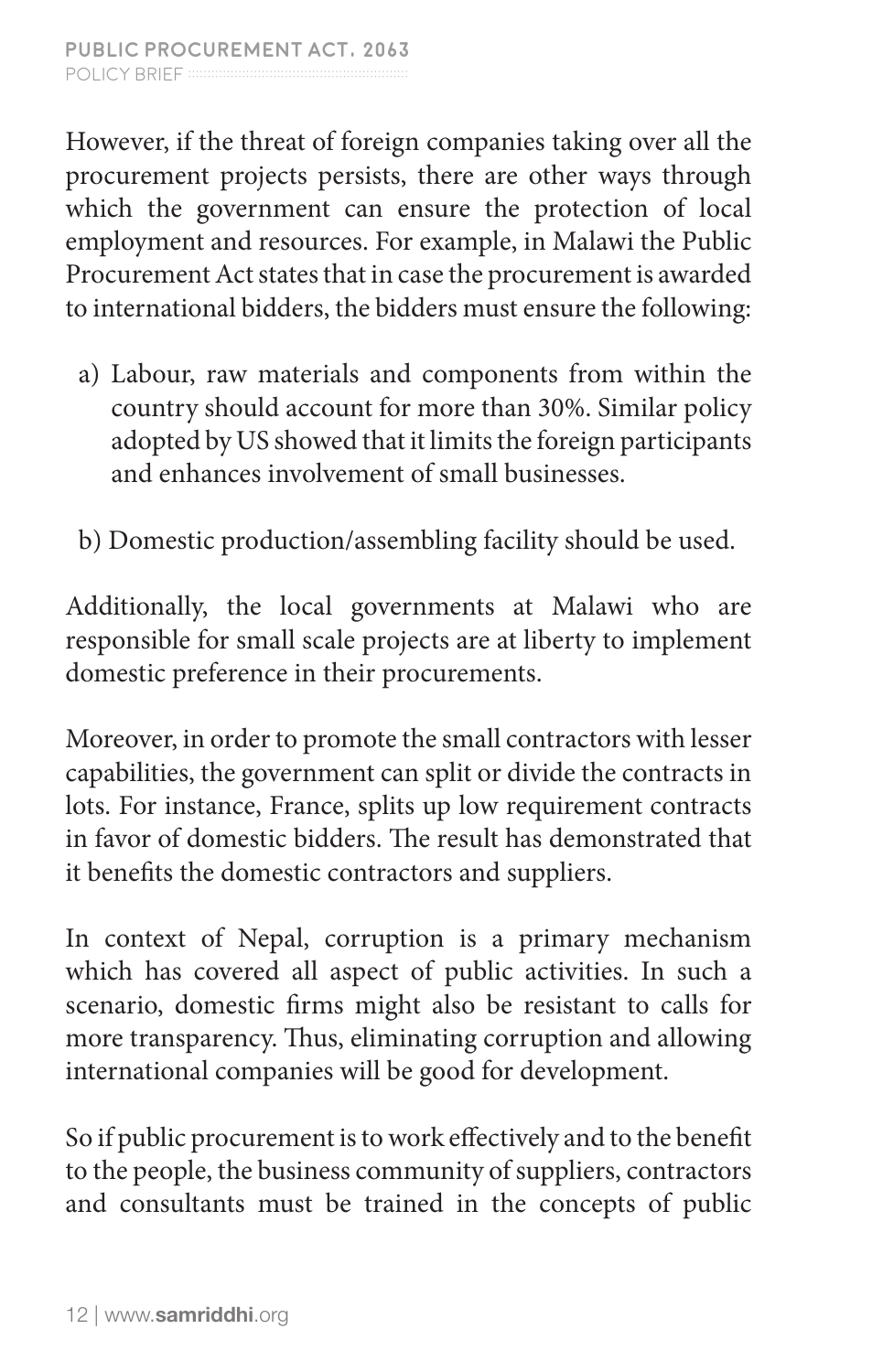procurement, made technically and professionally competent, given access to finance and construction equipment, made to adopt a strict code of ethics and made to complement the efforts of the public purchaser to make the whole process economic, efficient and free of corruption.

### **1.5 Bid Preparation**

In order to prevent project delays, Public entities need to be pro-active themselves in terms of planning for procurement. In case of road construction projects, for example, the concerned authority needs to do its homework in terms of procurement planning, pre-assessment survey, initial environmental survey, design and drawing, site clearance, etc. such that the process is not delayed further. Majority of contractors are raged by the fact that the projects are often delayed due to incomplete works performed by public entities like delay in site clearance, mistakes in designing, carelessness in pre-assessment, etc. Moreover, these contractors need to pay fine in case of delay.

### **Discussion and Recommendation:**

The act should thus, mention in clear terms that all the activities to be performed prior to implementation of the projects needs to be completed before the bidding starts.

The current Public Procurement Act of Nepal mentions that in terms of carelessness in pre-evaluation, legal actions will be taken against the responsible officer. This ensures accountability from governments part; however, the clause has not been implemented properly. The act needs to be clearer in terms of holding the officer or contractor accountable for delays.

This not only will ensure that the projects are completed within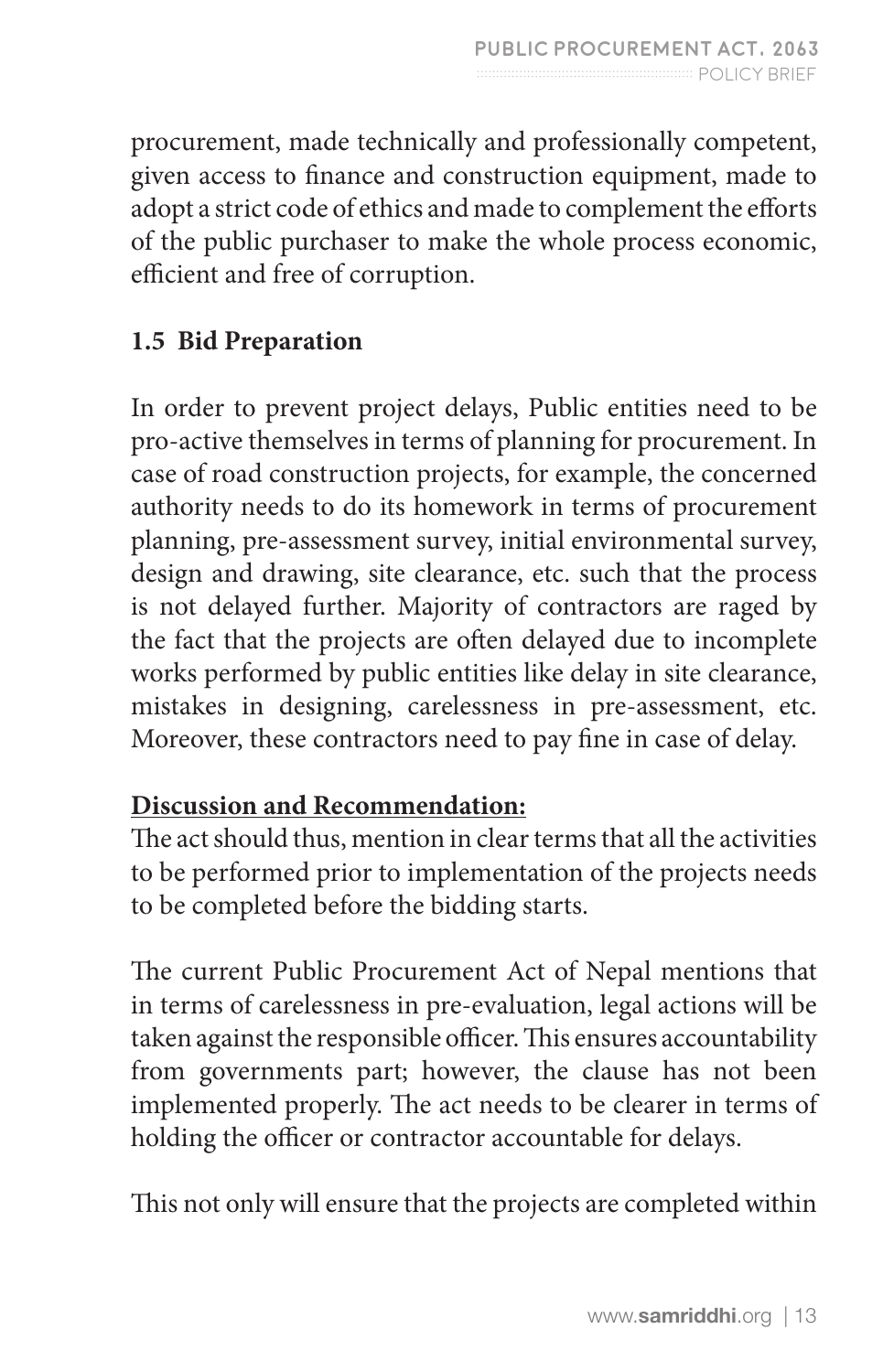the time frame, but also will incentivize quality bidders who do not participate in the bid due to skepticism to bid in the project and enhance competition.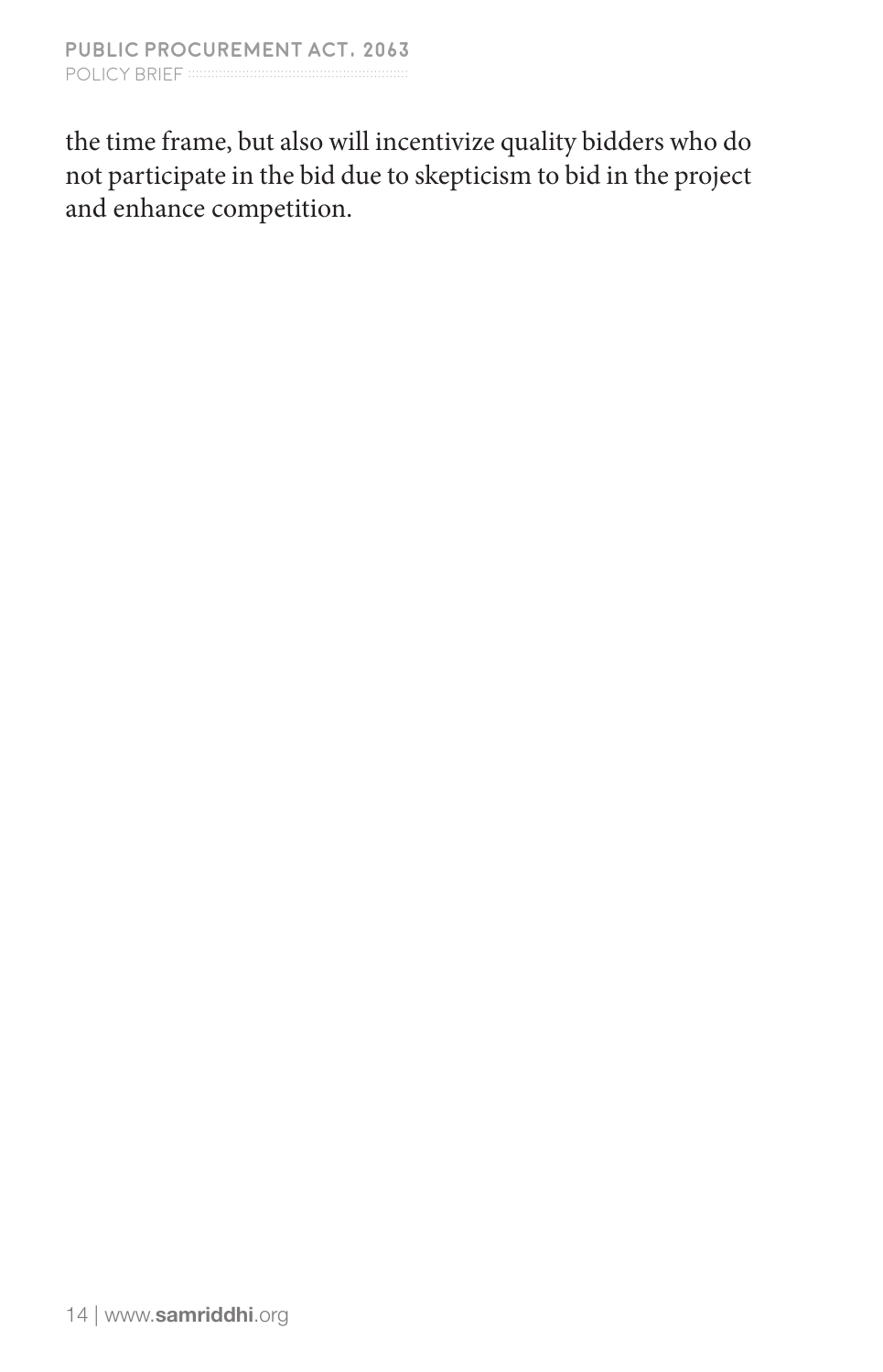# **2. Bidding**

### **2.1 Reduction of bidding time-frame**

| Section | Sub-section   Clause |                                                                                                                                                                                                                                                                                                                                                       |
|---------|----------------------|-------------------------------------------------------------------------------------------------------------------------------------------------------------------------------------------------------------------------------------------------------------------------------------------------------------------------------------------------------|
| 14      | 4                    | In publishing a notice under<br>Sub-section (1), for invitation<br>of national level bidding or<br>prequalification proposals, a<br>period of at least thirty days shall<br>be given and at least forty-five<br>days shall be given in the case<br>of a notice on invitation that of<br>international level bidding or<br>prequalification proposals. |

Table 4: Provisions Related to Bidding Period

*Source: Public Procurement Act, 2063* 

PPA has provisioned a bidding time frame of up to 30 days for national level bidding and up to 45 days for international level bidding. This is an international practice for large-scale projects. The rationale behind the provision is to provide enough time to quality bidders for adequate preparation. However, for small projects, this clause only seems to lengthen the process.

### **Discussion:**

The bidding time provisioned is definitely too long for small scale projects. However, no compromise should be made in terms of large-scale projects. With enhancement of bidders qualification and the technological advancements like e-procurement that have taken place over the years, time frame can be shortened to 15 days for both domestic biddings and international biddings. The act should also clearly mention the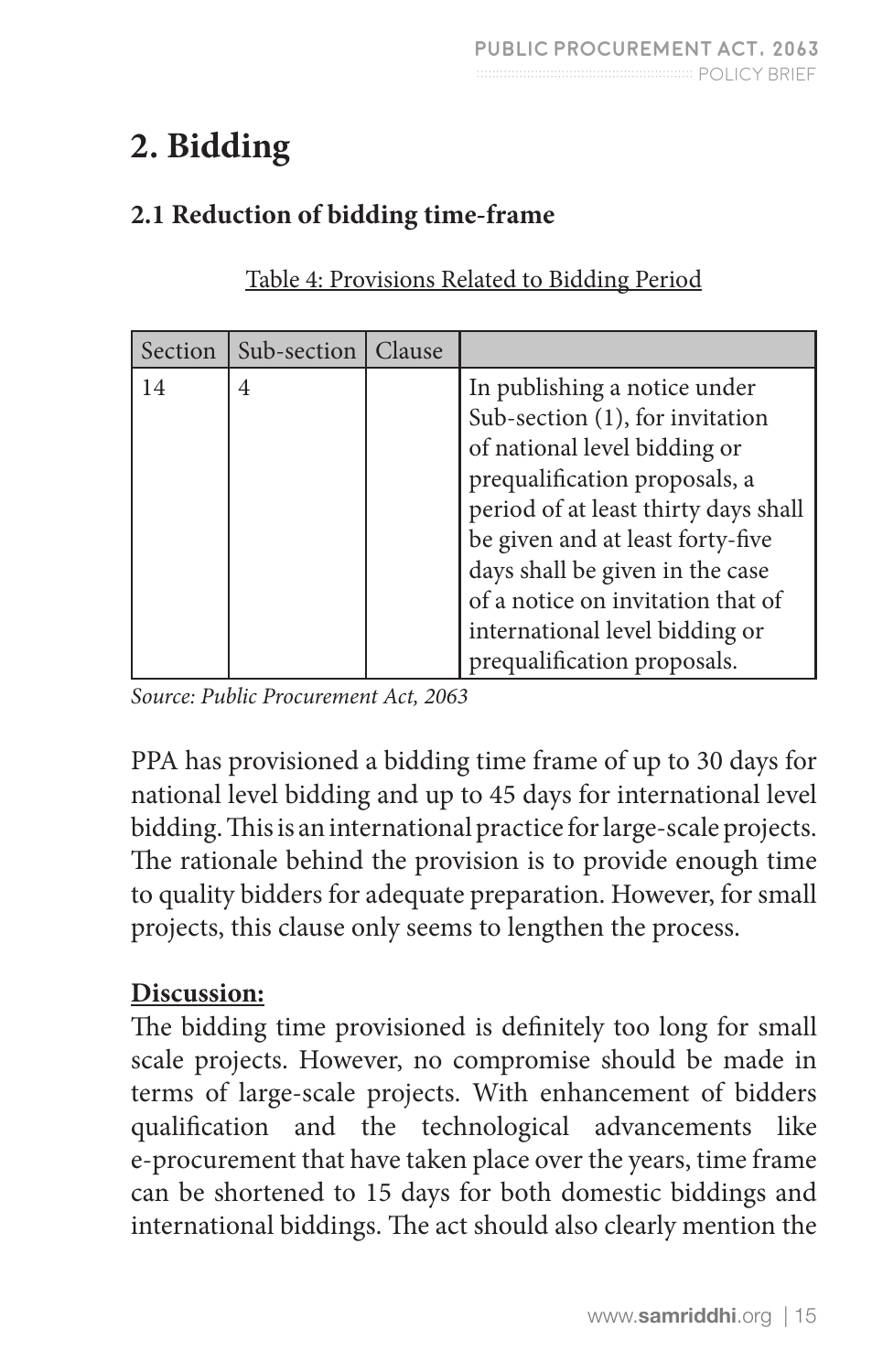categorization of projects in order to segregate between smallscale, medium-scale and large-scale projects.

Internationally, the bidding time frame of Singapore is 14 days, Kyrgyzstan 15 days, China 20 days, India 21 days and Australia 25 days. OECD has marked China, India and Australia as countries who provide sufficient time for bidding. Similarly, Europe with is system of Prior Information Notice (PIN) has reduced the bidding period to 15 days. Similar system, where all the possible contracts that is likely to be conducted in the current fiscal year is posted in the official government website prior to calling the tender, is practiced in Singapore and Australia as well.

### **2.2 Bid Evaluation**

In Section 25 the act mentions about the evaluation of the bid. However, no specific time frame regarding the evaluation has been mentioned in the act. The regulation mentions that the bid validity period will be 90 to 120 days. However, the officers are at discretion to increase the time frame. Additionally, this time frame provides sufficient time for contractors to back out from the bid. This might lengthen the time frame of bid evaluation and selection as per the discretion of the evaluation officers, resulting in delayed bid awarding and project implementation. Thus, the act should provide more clarity in bid evaluation time.

In order to shorten the time frame introduction and proper implementation of Internet Based Data Management System is essential. The time frame required to evaluate the three criteria – equipment, manpower and experience – of bidders can be shortened through the initiative.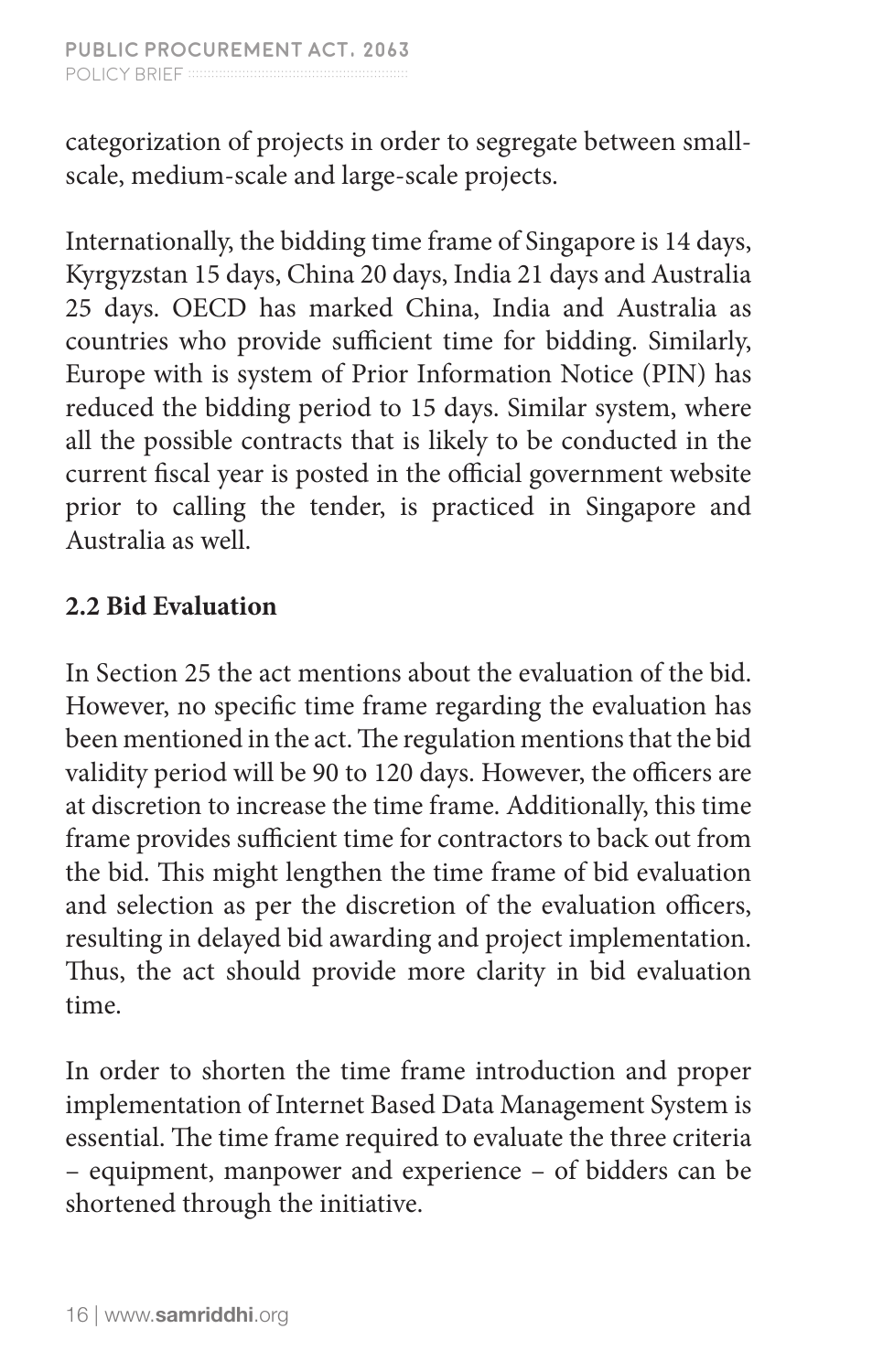|         | Table 9. I TOVISIONS INTRING to SCIECHON OF LOWEST DIGILI |        |                                                                                                                                                                                                                                                                                                                                    |  |
|---------|-----------------------------------------------------------|--------|------------------------------------------------------------------------------------------------------------------------------------------------------------------------------------------------------------------------------------------------------------------------------------------------------------------------------------|--|
| Section | Sub-<br>section                                           | Clause |                                                                                                                                                                                                                                                                                                                                    |  |
| 25      | 5                                                         |        | Bid shall be evaluated in accordance<br>with the criteria and methodology<br>set forth in the bidding documents;<br>and in carrying out such evaluation,<br>the bid with the lowest bid price<br>shall be determined by making<br>comparison of the evaluated price of<br>every bid with the evaluated price of<br>the other bids. |  |
| 27      |                                                           |        | Acceptance of Bid and Procurement<br>Contract: The Public Entity shall<br>select for acceptance only the lowest<br>evaluated substantially responsive<br>bid in accordance with Section 25.                                                                                                                                        |  |

#### **2.3 Low Cost Bidding**

#### Table 5: Provisions Related to Selection of Lowest Bidder

*Source: Public Procurement Act, 2063*

#### **Issue:**

The practice in Nepal has been that the bidder who proposes the lowest cost is awarded the project. There is corruption within the bidding process and contractors collude. There have been cases where bidders have proposed prices that are lesser than that of the Public Entity's own cost estimation. Since the Act provisions that the lowest bid be awarded, below-par bidders are given the contracts as a consequence. Doing otherwise poses the threat of the Public Entity officials being dragged into the investigation of CIAA. The quality of results is being compromised in the process. This trend can never set Nepal in the path to development.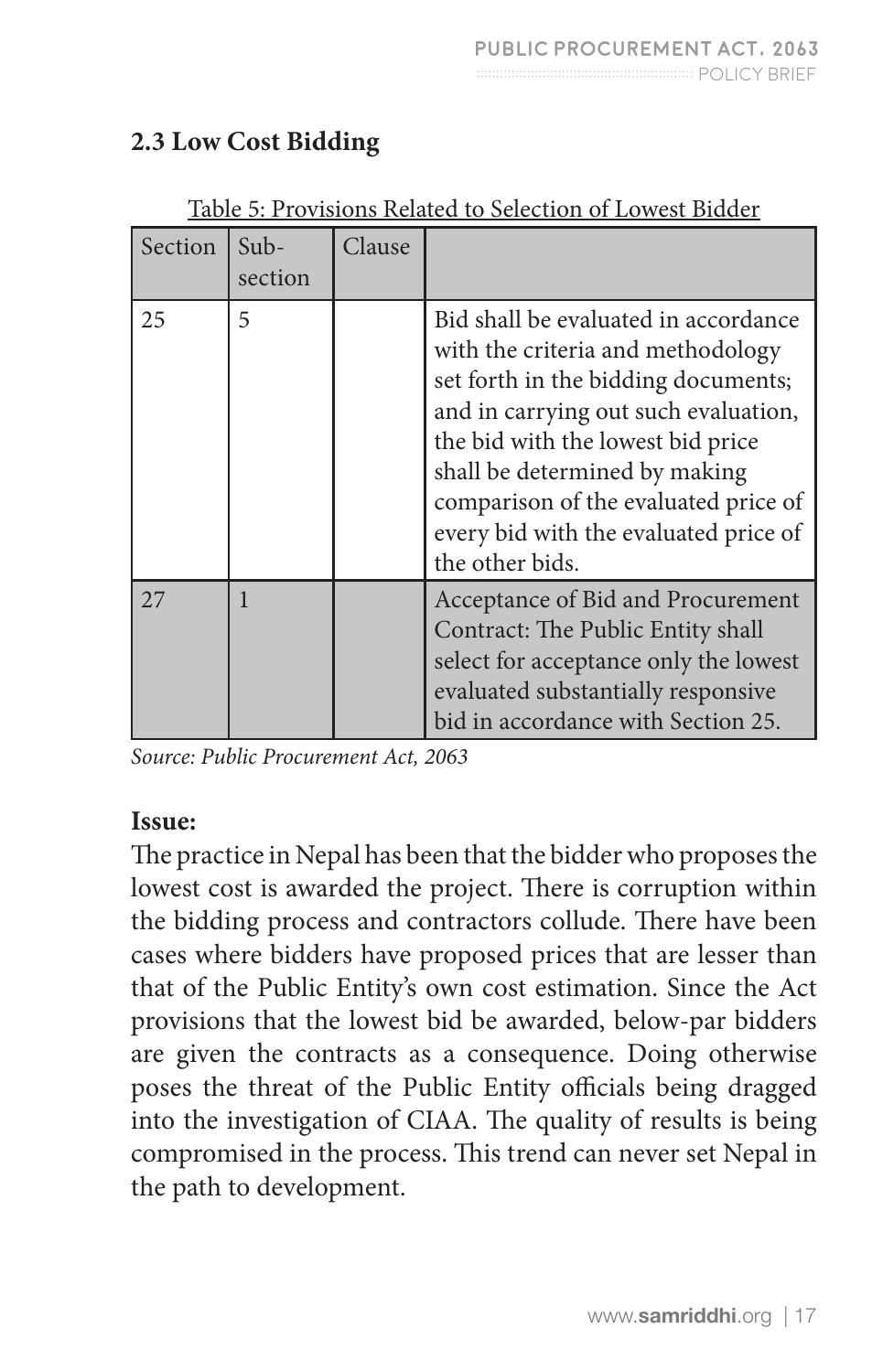#### **Discussion and Recommendation:**

There has actually been a huge confusion over whether or not the lowest bidder must be awarded. The Act does not explicitly necessitate such practice. But since our practice has been so, there is a need to reform the clauses pertaining to low-cost bids. One such reform can be that any bidder who proposes prices that fall 30% or more below the Public Entity's cost estimation be disqualified altogether. Bidders can be allowed a margin that they can vary within. For example, a condition can be set where one has to propose prices that are with 20 and 30% of cost estimates.

Double envelope bidding can be another way out where quality assurance is the prime concern. This is one of international best practices. The best quality proposal is accepted in the first phase. After this process, the price envelope is opened and whatever price the bidder proposes is automatically accepted. Second best option mechanism provides another alternative. The highest and the lowest bidder are automatically disqualified and the second-best bidder or average bidder is awarded. This however beats the fundamental of competitive bidding practice. One has to be able to justify why the best option is disqualified. Fourth possible alternative is that Public Entity publicly float its own cost estimates in the bidding document itself as a lot of corruption happens due to the fact the a secrecy is maintained about such cost estimates. Bidders have bribed public officials to disclose such estimates in the past.

In case of certain projects where a community is the direct beneficiary, the current Act does mention that they can be awarded to the community itself. But this is not mandatory. So, a reform clause in the Act should also be that such projects be awarded to the benefitting community only.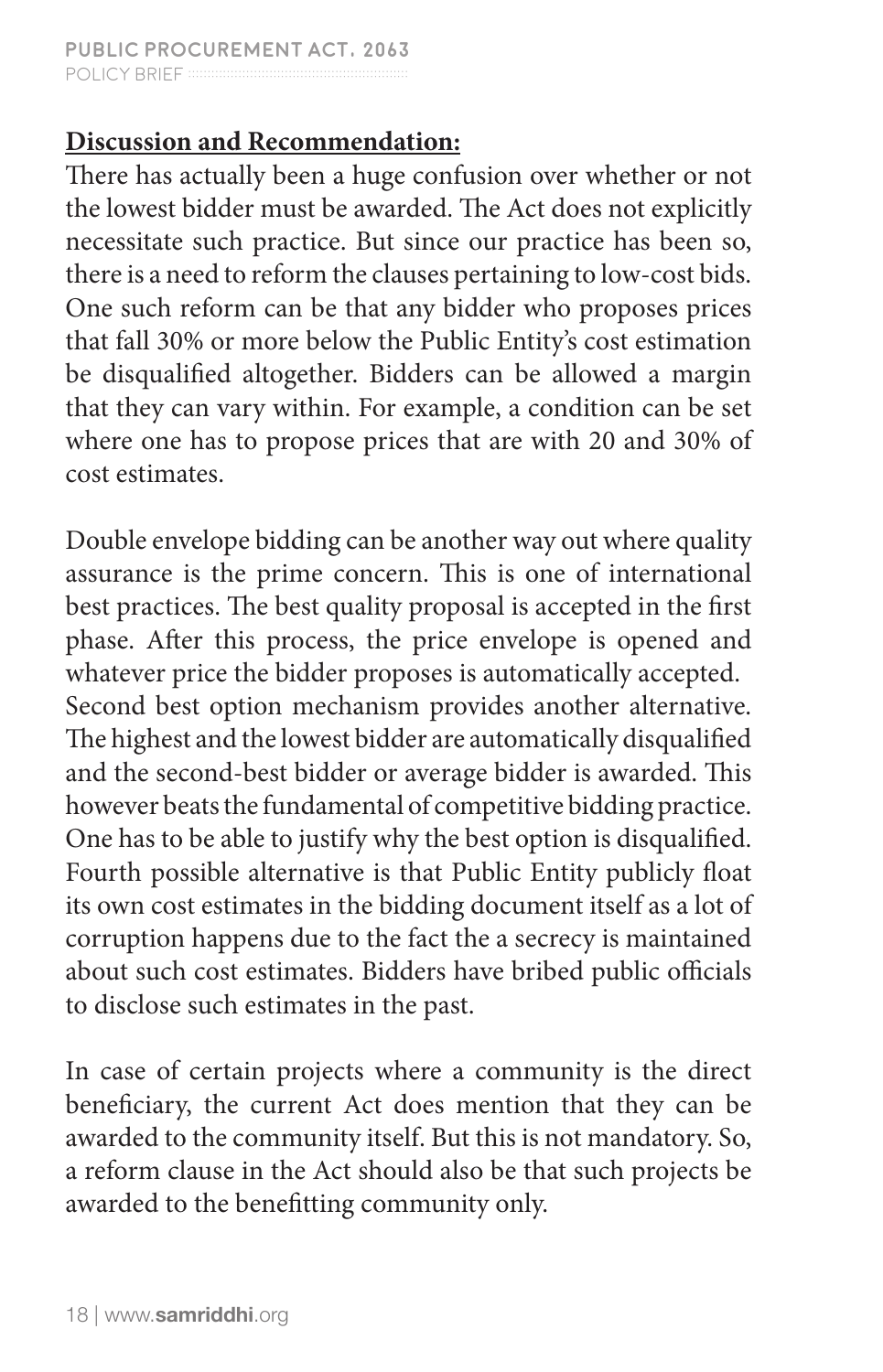In all cases, it should also be mandatory that the project be implemented at most 15 days after the procurement contract is made.

| Section | Sub-section | Clause |                                                                                                                                                                                                                                                                                                                                                  |
|---------|-------------|--------|--------------------------------------------------------------------------------------------------------------------------------------------------------------------------------------------------------------------------------------------------------------------------------------------------------------------------------------------------|
| 12      | 6           |        | If any applicant whose<br>prequalification proposal<br>is rejected, requests for the<br>information of the reasons<br>for the rejection of his or her<br>proposal, within thirty days<br>of the notice being given<br>pursuant to Sub-section (5),<br>the concerned 12 Public Entity<br>shall have to provide such<br>information to him or her. |

### **2.4 Provision to Enhance Transparency**

*Source: Public Procurement Act, 2063*

The current working modality hinders transparency. The chances of biasness during bid evaluation occurs as the officers do not have to inform each individual bidder about their rejection. The practice of withholding relevant information from the bidder is also high in Nepal.

#### **Discussion and Recommendation:**

Currently, the public entities inform the bidders about their selection or rejection for the project. However, no additional information is provided to them. The act has a provision which mentions that relevant document and information regarding the rejection of the bid to be provided to the bidder in case of enquiry. The enquiry must be done within thirty days of rejection. After the enquiry, if the bidder notices any mistake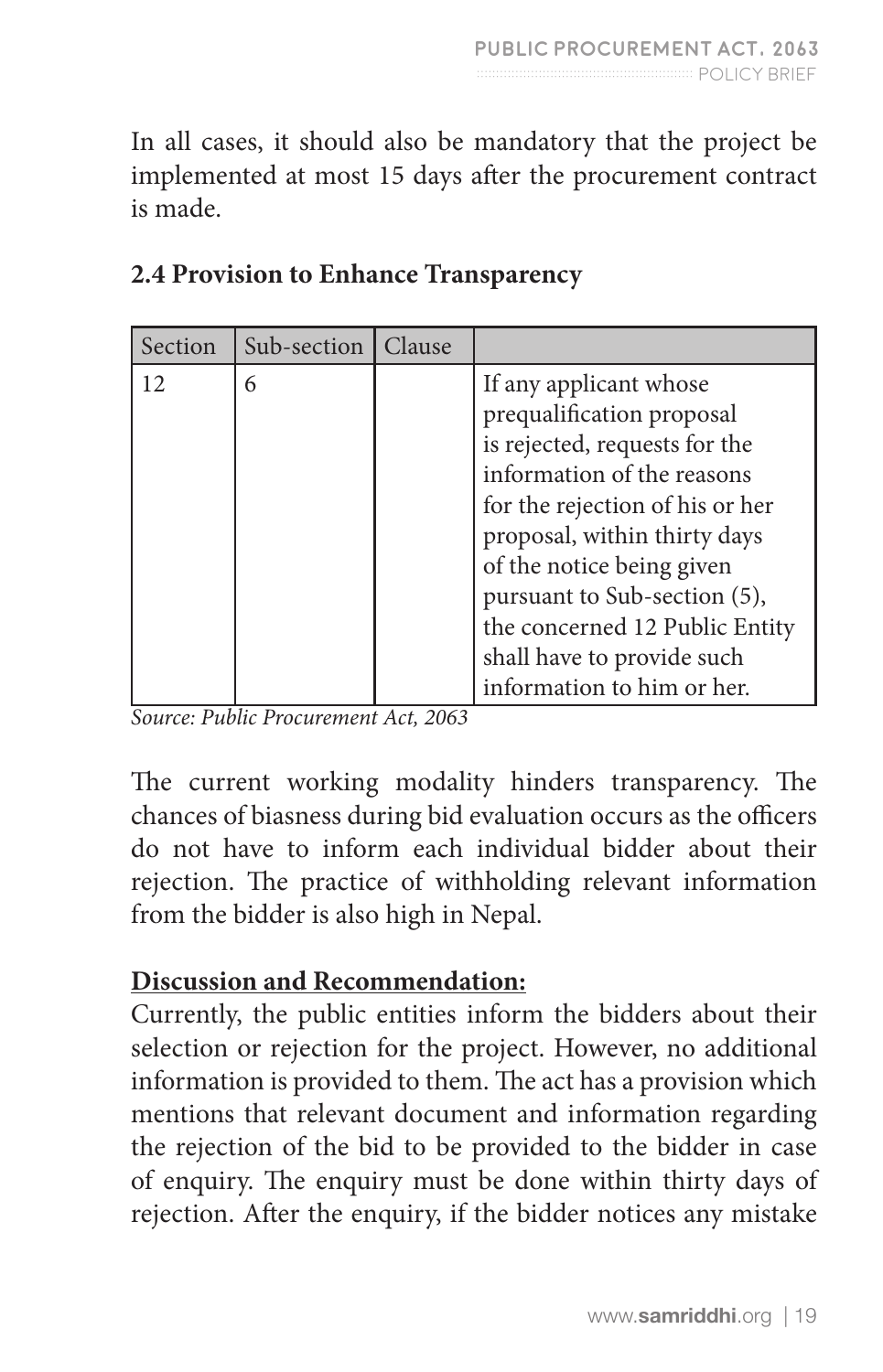in the evaluation, a complaint can be filed based on which the corrections are made.

Thus, one of the reforms that can be adopted is that the act should clearly mention - while announcing the rejection of bid, the public entities must provide a report which consists of the reason for rejection and the mistakes conducted by the bidders to all the concerned stakeholders who participated in the bidding process. This not only enhances transparency but also helps the bidder to correct their weak points for next bidding. Also, the thirty days' time and the additional delays associated with it can be saved.

In order to enhance transparency of public procurement, the act should also make it mandatory for the bidders to provide a budget breakdown with proper explanation of costs. This can help the evaluation officers to understand the true intention of the bidder. It will also make it easier for the government during implementation and monitoring of the project.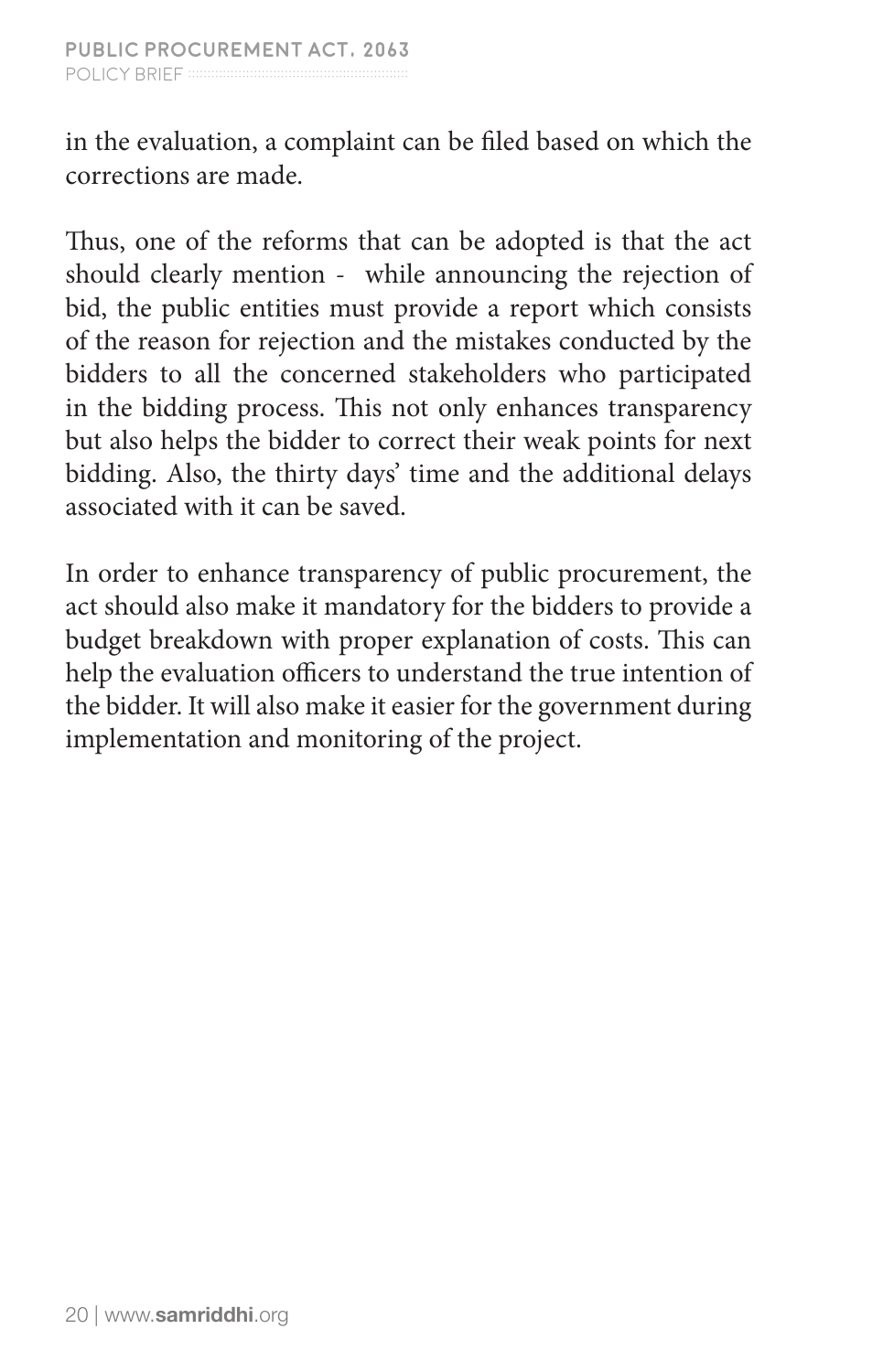# **3. Post Bidding**

### **3.1 Addressing issues related to mobilization fees**

Some contractors have been found to be manipulating mobilization fees. They have been utilizing the fee to fulfill their own personal interests (like investing elsewhere) than undertaking the project it is meant for. There are issues of transparency. Many individuals have raised concerns regarding the issue of expediting call for proposals prior to pre-assessment surveys and site clearance in order to accelerate the process of distributing mobilization fee.

### **Discussion and Recommendation:**

In order to check the misappropriation of mobilization fee, the amended act has incorporated the provision to open up a new bank account in the name of the project before disbursing the fund. With the new clause, all funds are channeled through the project account operated by the contractor and transparency and accountability can be attained. However, the overall challenge related to mobilization fee disbursement still persists. The disbursement of mobilization fee can be regarded as unnecessary as the bidder have to ensure their credit line prior to receiving the tender. This ensures that the contractors have sufficient money to implement the project even if the mobilization fee is unavailable. This can however, limit the medium and small-scale bidders from bidding.

A plausible way to tackle the issue and make the fund flow transparent is that the money be channeled to the contractors in an installment basis. The fund can then be disbursed in installments as per the completion of different phases of project. The contractor has to submit progress reports and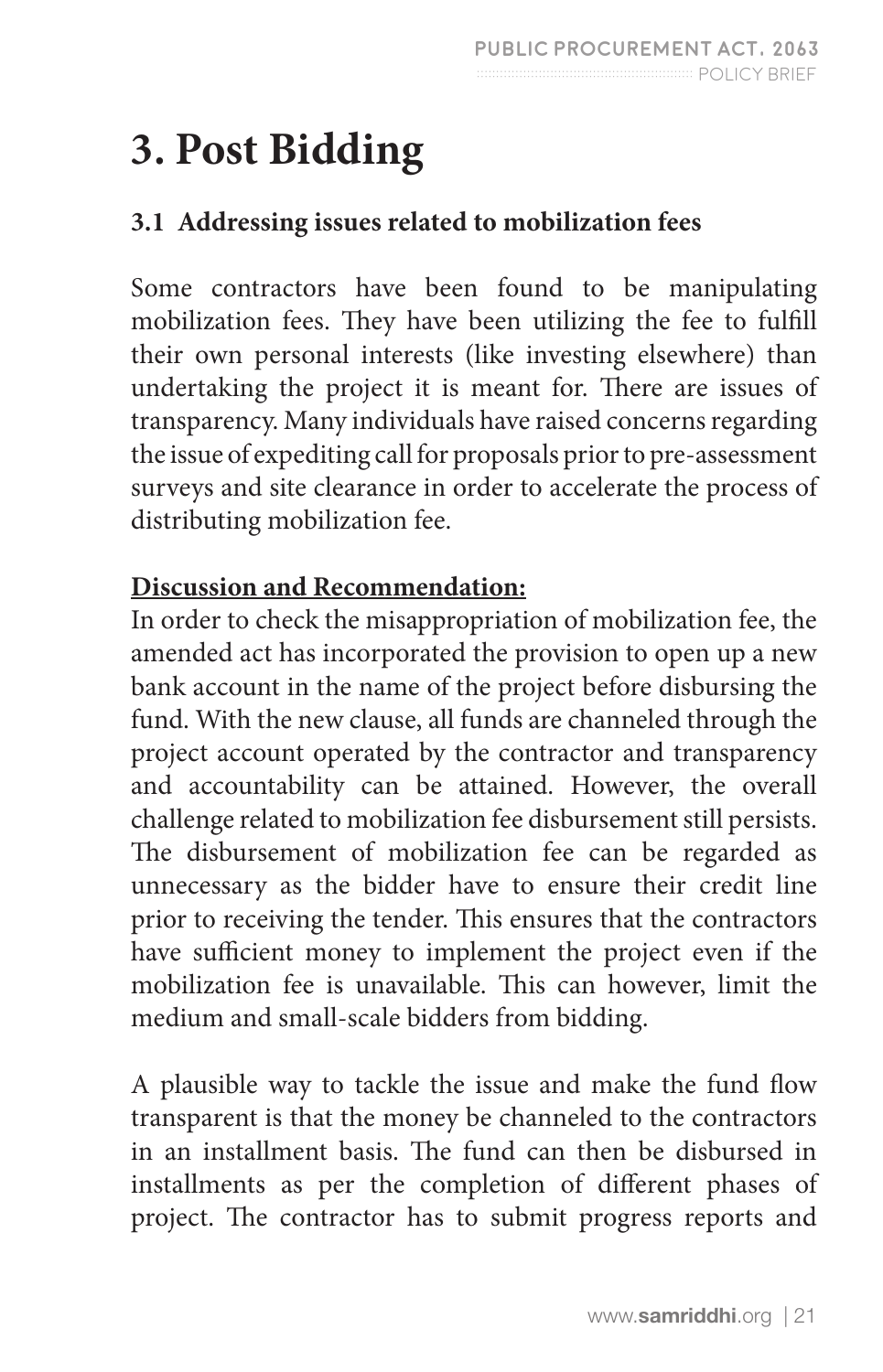only then does it become eligible for next round of funds. This way, the progress of the project can be constantly checked. If this method is used, then there will be no need to open a new account. Once a new account is opened, then another level of monitoring duty is added and it only increases the bureaucracy. If sound financial management is guaranteed, then there is no need to add up bureaucracy in this way.

One thing to pay attention to while channeling funds in installment basis as per the progress reports is that if some targets are not met within specified time frame, then the contractors need to be liable for that. One way to make that happen is charge them interests for overdue periods.

A second approach that can be taken is that, mobilization fee requirement be removed from the act and the public entity should decide the fee on the basis of nature of work. Currently, the public procurement act governs all kind of procurement and same clauses should be followed for all kind and nature of work. It would not be practical for a single act to regulate the myriad of goods and services that the public entities procure. Since different institutions have different nature of jobs that they have to undertake, different scale an size of procurements and different purposes, it should be regulated differently. In Singapore, the act allows the procuring entity decide on the mobilization of the goods and services as per its nature.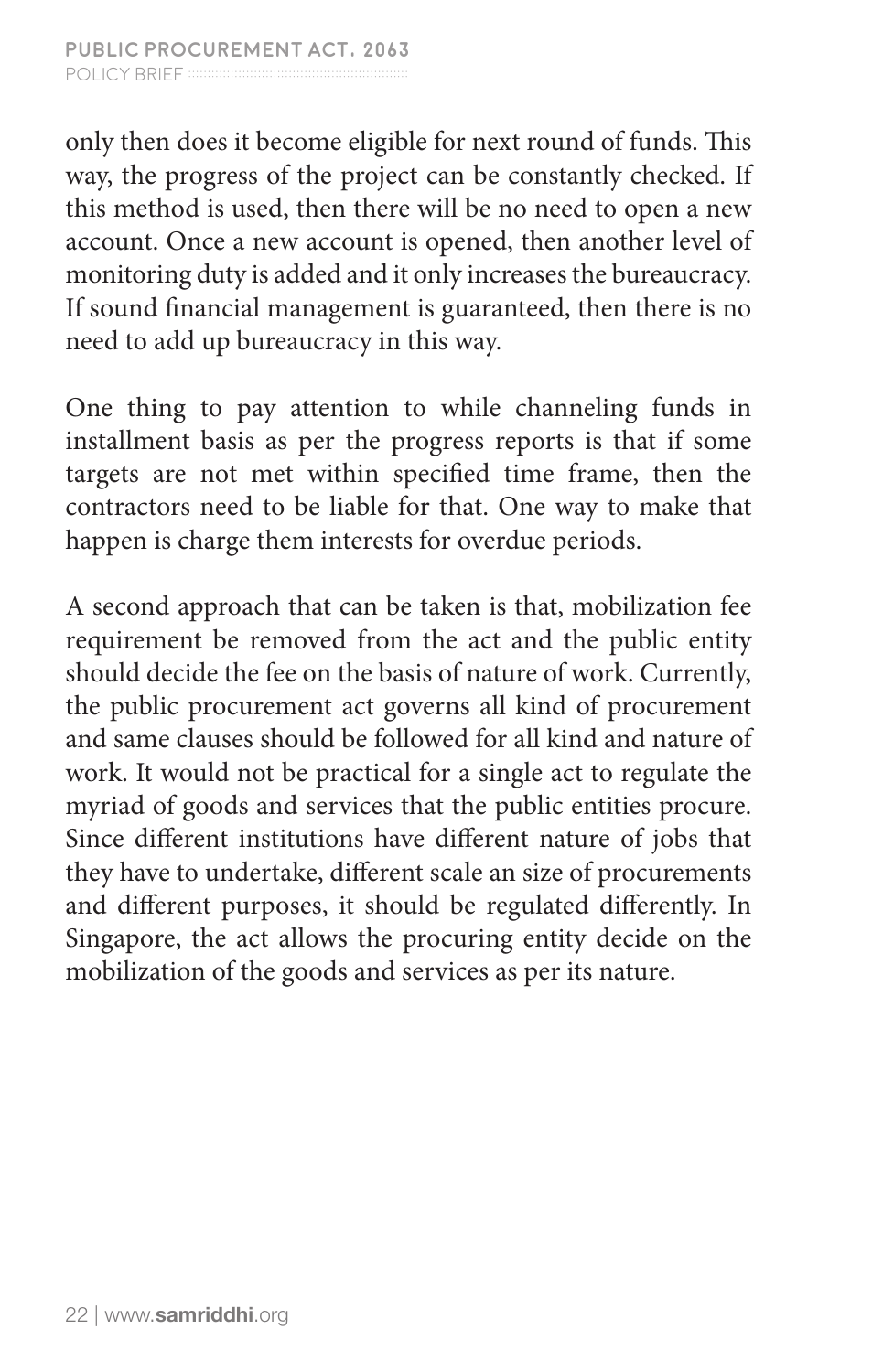### **3.2 Tender Break**

| Section | $Sub-$<br>section | Clause |                                                                                                                                                                                                                                                                                            |
|---------|-------------------|--------|--------------------------------------------------------------------------------------------------------------------------------------------------------------------------------------------------------------------------------------------------------------------------------------------|
| 59      | 9                 |        | When an agreement is terminated<br>pursuant to subsection 7, for the<br>purposes of completion of remainder<br>of the work an agreement can be<br>made, by calling for economic<br>proposals as prescribed from among<br>the bidders selected as per section 25<br>by giving 15 days time. |

#### Table 6: Provisions Related to Tender Break

*Source: Public Procurement Act, 2063*

If a tender is broken before the project is completed, substantial time is consumed for re-starting or continuing the project with a new contractor. Although the amended act has added provisions related to shortening the time frame, it is still cumbersome and can be reformed in more plausible form.

#### **Discussion:**

The amended act mentions that if a tender is broken, the public entity will call for proposals to the bidders who were previously evaluated and who passed the initial qualification phase. However, if no bidders bid for the project, the whole process of public procurement must be redone. However, the practice of calling proposals with bidder who passed the initial qualification criteria is minimal and the whole process is redone in Nepal. This means that all the time, energy and resources have to be utilized again. As a result, the project completion is prolonged. It has thus been against the will of Public Entities and also virtually impossible to break tenders. One of the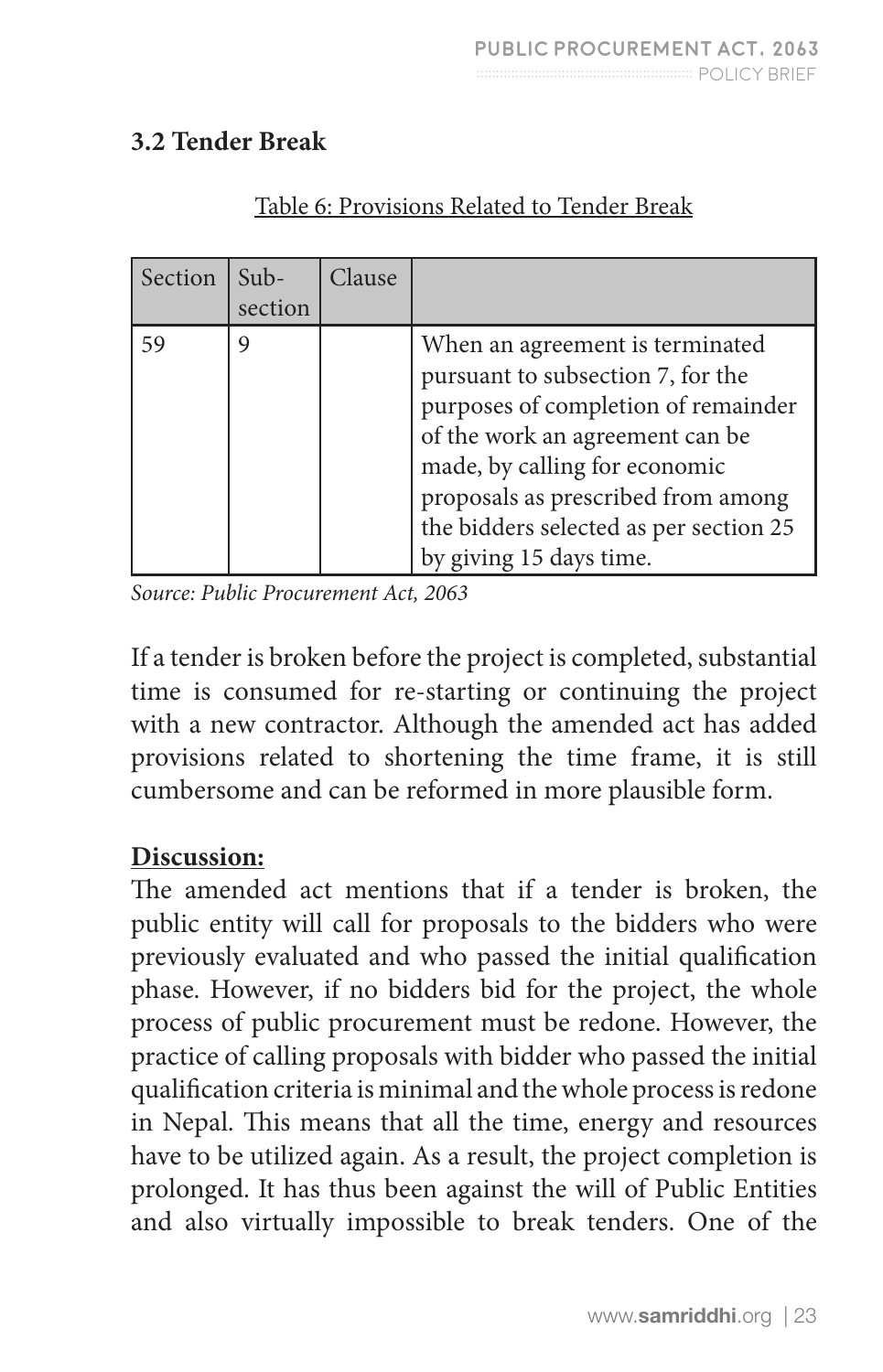alternative floated in this regard has been that we should instead develop a mechanism whereby, the second-best bidder is approached; a new round of negotiation is done with it and then award the project to this bidder. In case of unavailability of second-best bidder, the next bidder in chronological order should be approached. This can save substantial amount of time.

The process can actually have huge cost benefits from the governments perspective.

Another possible solutions to this problem can be to make Framework Agreements or Cooperative Agreements. Under Framework Agreement, if we need to recurrently procure a specific kind of goods or service, then we do not have to call tenders all the time. A framework agreement will serve as an umbrella agreement. Under Cooperative Agreement, the money is awarded to another entity to carry out the project with the involvement of the government.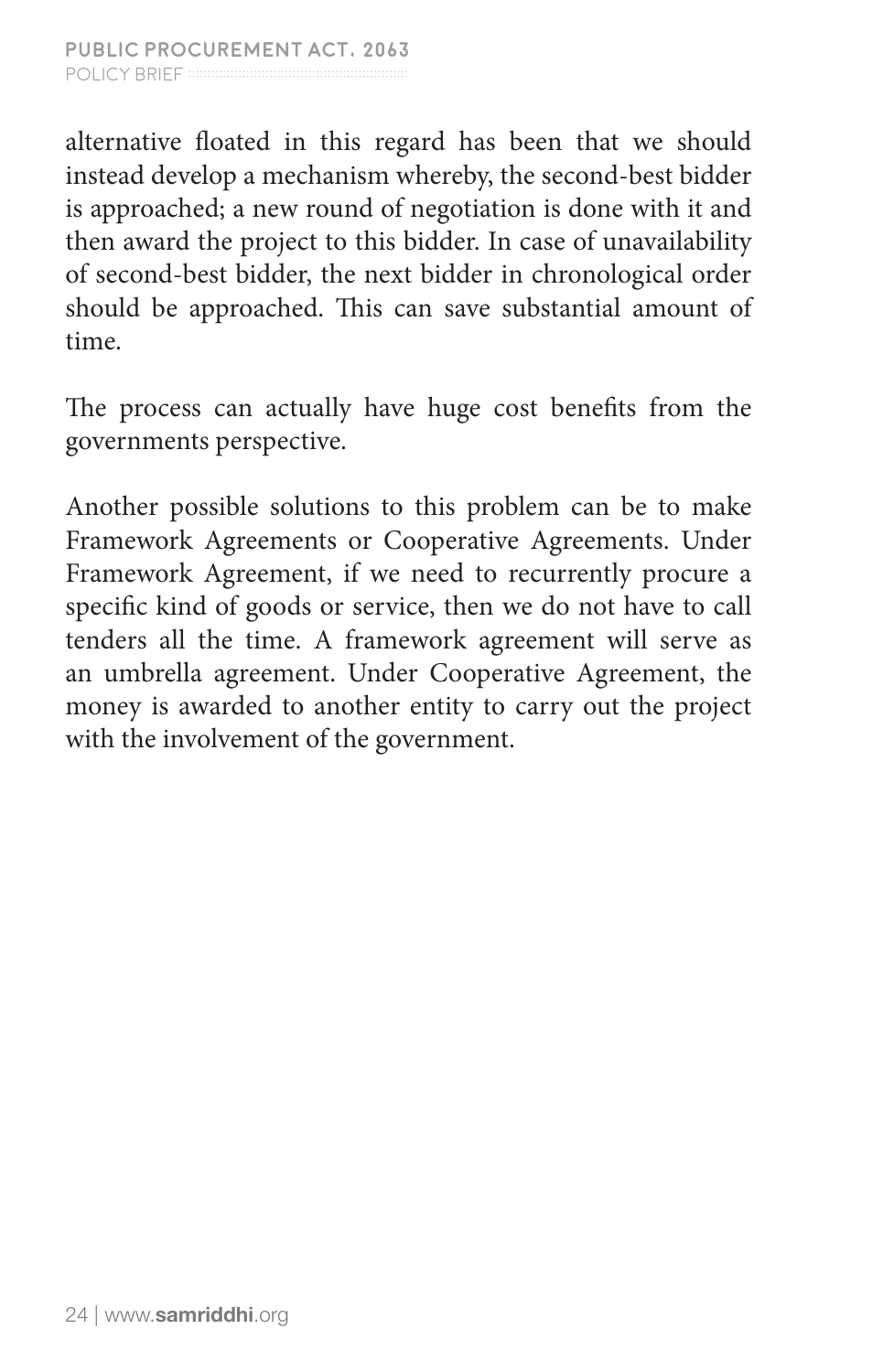## **4. Increase efficiency on public procurement by engaging all three-tiers of government effectively.**

Table 7: Provisions Related to Applicability of Public Procurement  $\Delta$  ct

|         | 1121              |        |                                                                                                                                                    |  |
|---------|-------------------|--------|----------------------------------------------------------------------------------------------------------------------------------------------------|--|
| Section | $Sub-$<br>section | Clause |                                                                                                                                                    |  |
|         |                   |        | In making procurement, a Public<br>Entity shall have to make such<br>procurement by complying with the<br>procedures set out in this Act.          |  |
|         |                   | A      | This act will be applicable to<br>organizations registered as per the<br>prevailing law using a government<br>fund for the purposes of procurement |  |

*Source: Public Procurement Act, 2063*

The act mentions that all public entities should follow the procedure of the act while conducting any public procurement. However, it fails to incorporate policies that would capacitate the local and state level government to do the same.

#### **Discussion:**

With the onset of federalism, it is equally important to capacitate the local and state level government to conduct public procurement activities. This would not only increase procurement efficiency in order to carry out various national projects' imperative for development, but also would ease out the procedures for procurement. However, currently, the provincial and local government do not have the capacity and capability to draft proper procurement laws.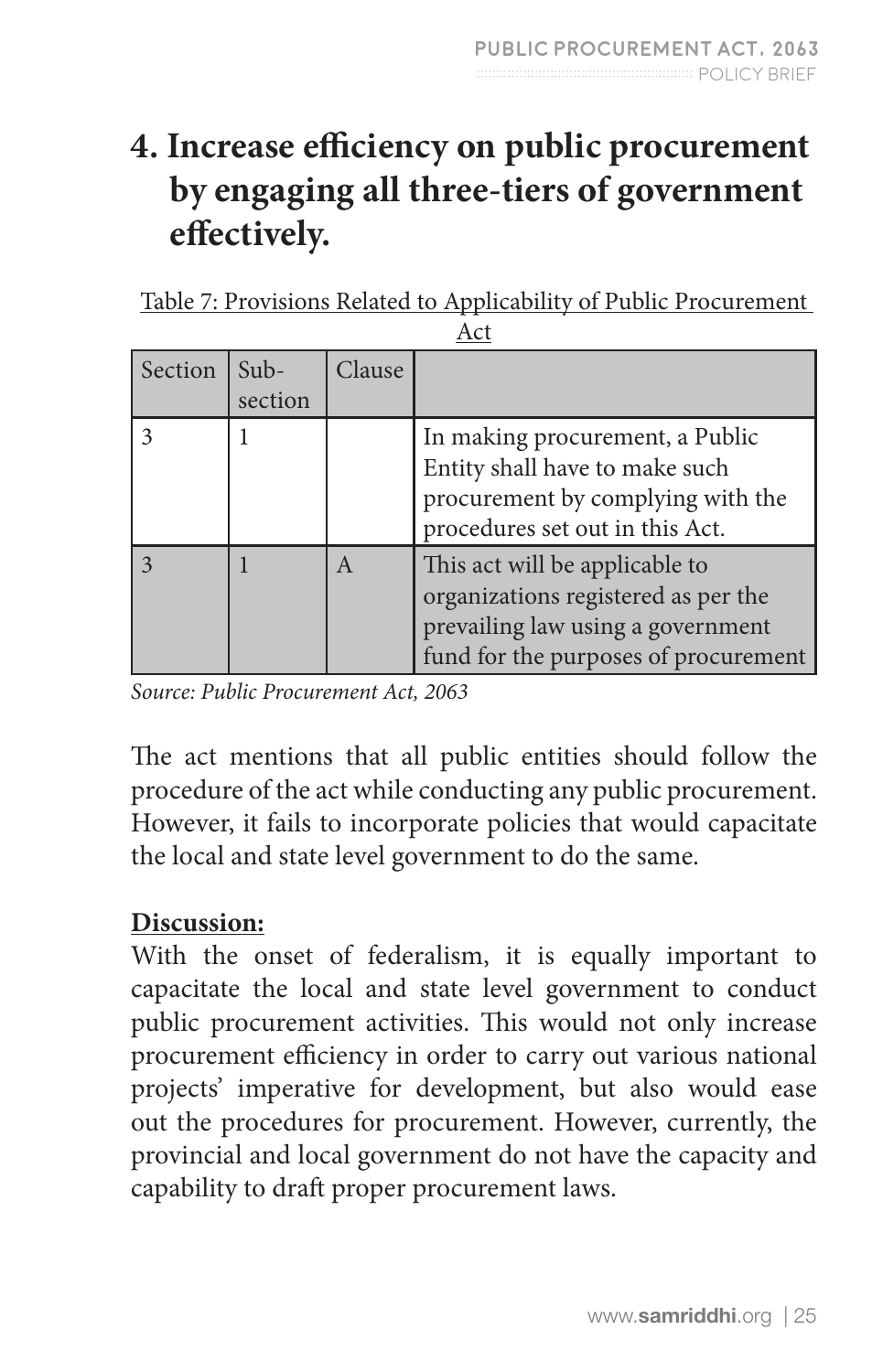One of the methods through which the desired result can be obtained is through clear categorization of projects to be procured by different level of government. As mentioned in the previous discussion, segregating between small, medium and large-scale projects would be very beneficial. The act should then clearly state that small-scale projects (For example, projects that cost up to NRs. 5 crore) will be under the jurisdiction of local government, Medium-scale projects (For example, projects that cost NRs. 5 crores to Nrs. 15 crore) will be under the jurisdiction of state government and Large-scale projects (For example, projects that cost more than NRs. 25 crore) will be under the jurisdiction of federal government. The different tiers of government will be responsible for

drafting procurement laws according to their responsibility. Additionally, the act should mention that all the laws should follow the basic principle of procurement – Transparency, integrity, economy, openness, fairness, competition and accountability.

However, the suggested method has its own shortcomings and administrative hassles. Thus another method could be define projects of specific nature that would differ as per the location or region of construction. With the approval of PPMO, the local and state government can thus engage in such specific constructions as per their requirement. However, other general projects like road construction can be implemented by following principles of the federal law.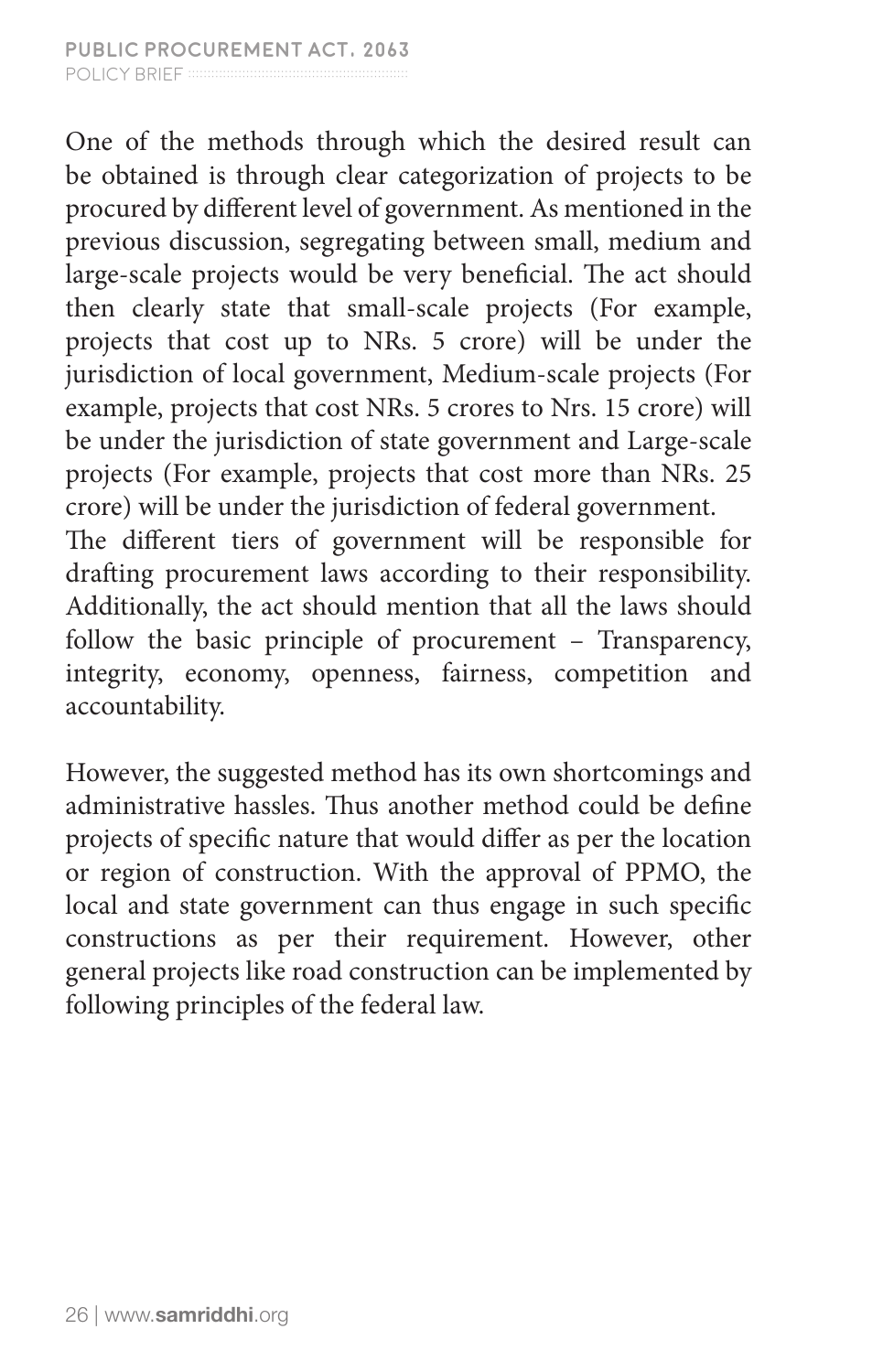# **References**

- ADB/OECD. (2006). Curbing Corruption in Public Procurement in Asia and the Pacific Progress and Challenges in 25 Countries. Retrieved from https://www.oecd.org/site/ adboecdanti-corruptioninitiative/37575976.pdf
- Asian Development Bank. (2015). Procurement Guidelines. Retrieved from https://www.adb.org/sites/default/files/ procurement-guidelines-april-2015.pdf
- Government of Malawi. (2016). Public Procurement and Disposable of Public Assets Act, 2016.
- Government of Nepal (2063). Public Procurement Act, 2063
- Government Of Poland. (2004). Public Procurement Law, 2004.
- Government of Singapore. (1997). Government Procurement Act, 1997.
- Government of Singapore. (2014). Government Procurement Regulations, 2014.
- Gyawali, T. (2017). सार्वजनिक प्रशासन र खरिदका व्यवस्थापकीय आयामहरु. Public Procurement Journal, 6(1), 102-106. Retrieved from https://ppmo.gov.np/image/data/files/ publication/PPMO%20Bulletin%202074.pdf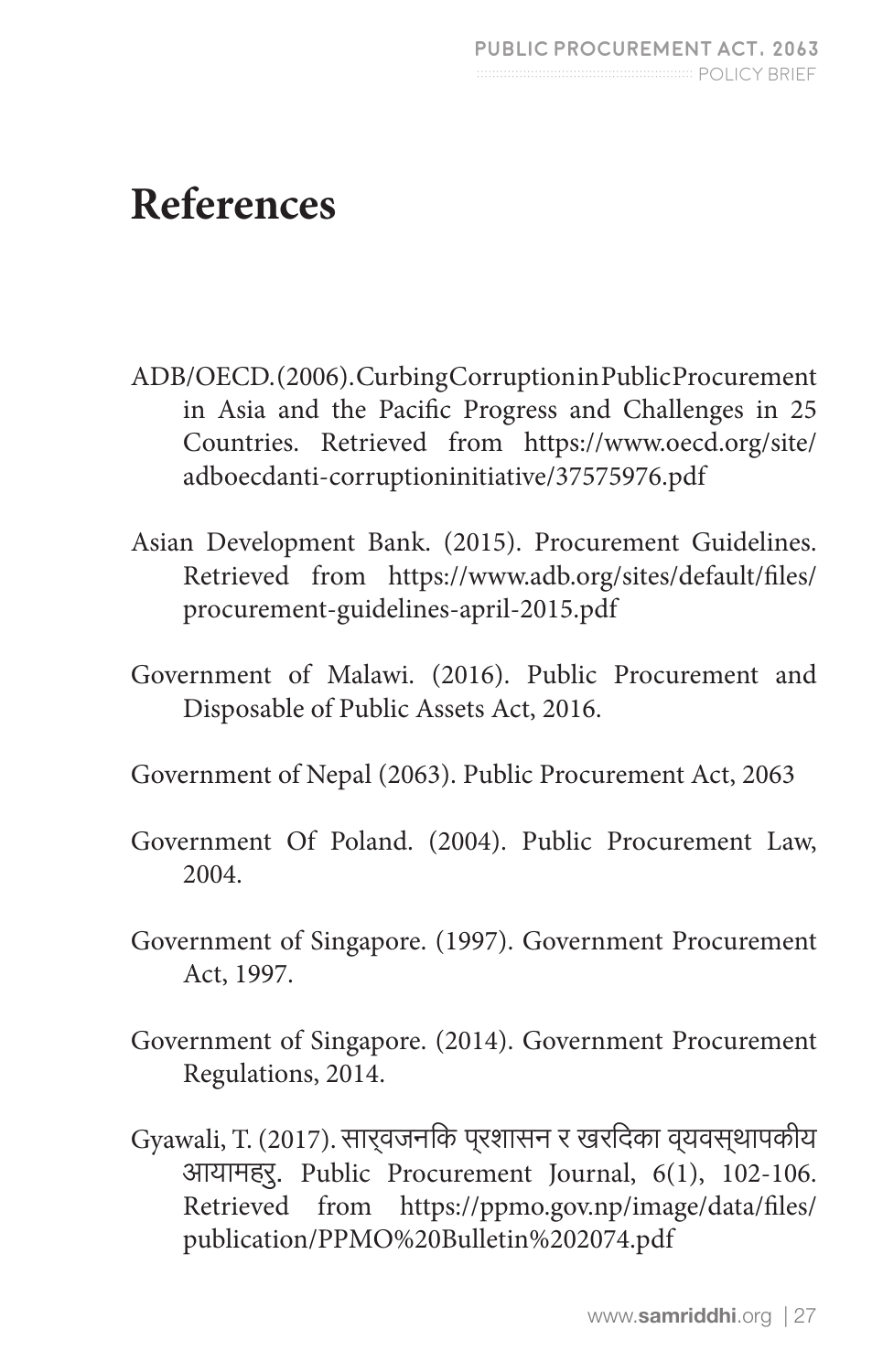- K.C, R. K. (2017). सार्वजनिक खरिद प्रकृयाः केहि समस्या तथा चुनौतीहरु. Public Procurement Journal, 6(1), 34-38. Retrieved from https://ppmo.gov.np/image/data/files/ publication/PPMO%20Bulletin%202074.pdf
- Pradhan, S. (2017). An Empirical review of Public Procurement System Reform in Nepal. Public Procurement Journal, 6(1), 16-23. Retrieved from https://ppmo.gov.np/image/ data/files/publication/PPMO%20Bulletin%202074.pdf
- Pudasaini, H. (2017). सार्**वजनकि खरदिमा वद्**युतीय खरदि प्रणलीको प्रयोग र यसका चुनौतीहरु**.** Public Procurement Journal, 6(1), 24-28. Retrieved from https://ppmo.gov. np/image/data/files/publication/PPMO%20Bulletin%20 2074.pdf
- Subedi, G. (2017). तीन तहको संघीय संरचना सार्वजनिक खरिद र समसामयिक सवालहरु. Public Procurement Journal, 6(1), 85-88. Retrieved from https://ppmo.gov.np/image/data/ files/publication/PPMO%20Bulletin%202074.pdf
- World Bank. (2016). Procurement Regulations for IPF Borrowers: PROCUREMENT IN PROJECT FINANCING Goods, Works, Non-Consulting and Consulting Services. Retrieved from World Bank website: http://pubdocs.worldbank.org/ en/178331533065871195/Procurement-Regulations.pdf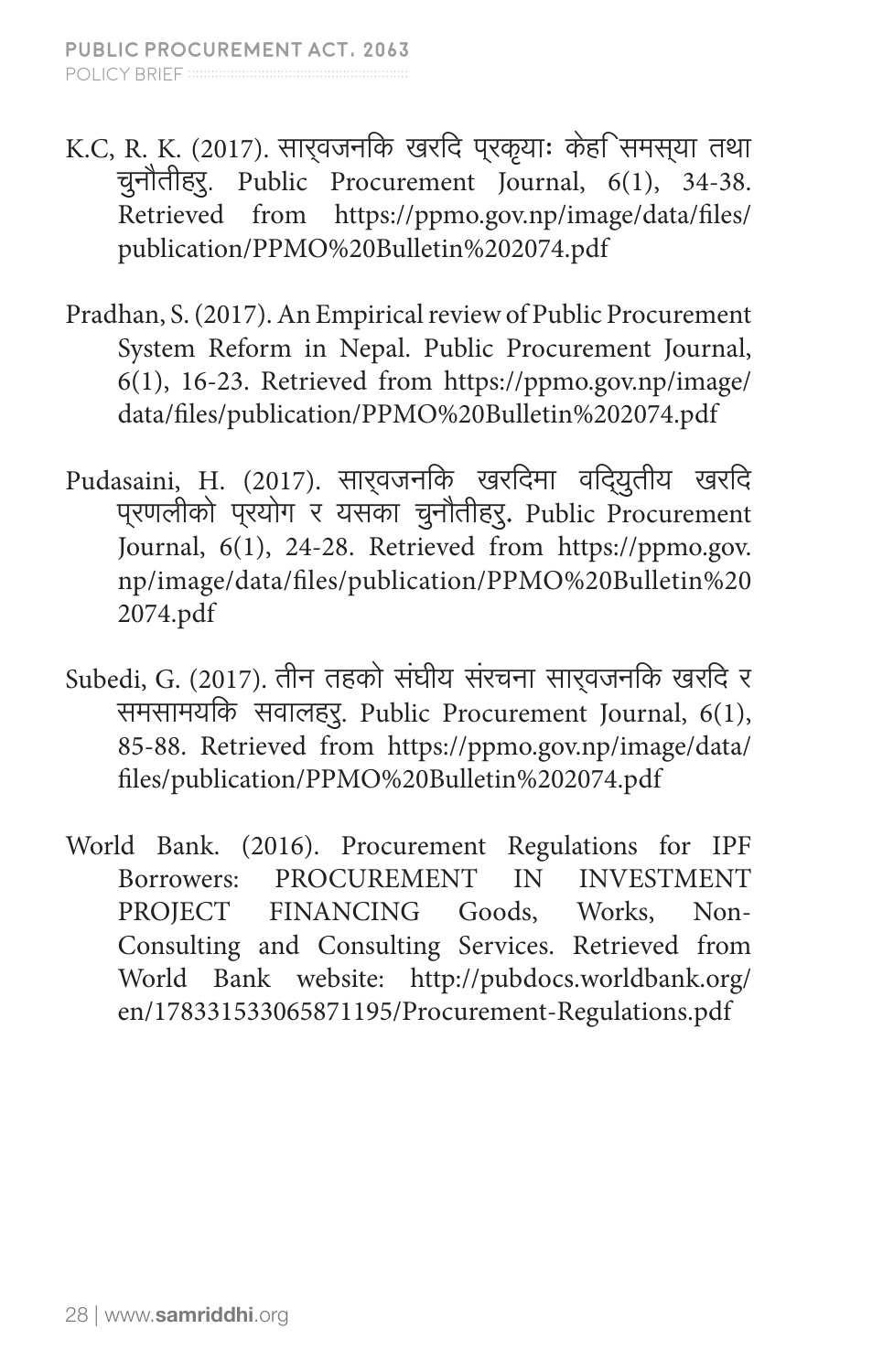### **Annexure**

| Annexure 1: List of Experts of Consultation Meeting |  |  |
|-----------------------------------------------------|--|--|
|-----------------------------------------------------|--|--|

| S.N            | Name                       | Organization                                                 |
|----------------|----------------------------|--------------------------------------------------------------|
| 1              | Abhanindra Shrestha        | Former Secretary                                             |
| $\overline{2}$ | Chandra Prasad Subedi      | <b>Structural Engineer</b>                                   |
| 3              | Dibyesh Giri               | <b>Smart Tech Solutions</b>                                  |
| $\overline{4}$ | <b>Gopal Gurung</b>        | <b>JICA</b>                                                  |
| 5              | Krishna Gyawali            | Former Secretary                                             |
| 6              | Krishna Lamsal             | <b>JICA</b>                                                  |
| 7              | Narayan Prasad<br>Parajuli | Office of Auditor General                                    |
| 8              | Rajendra Adhikari          | <b>Project Management</b><br>Consultant                      |
| 9              | Shiva Kumar Adhikari       | <b>NPC</b>                                                   |
| 10             | Sugat Ratna Kansakar       | <b>Former Managing</b><br>Director, NAC                      |
| 11             | Shankar P. Pandey          | <b>Former Secretary</b>                                      |
| 12             | Surendra Raj K.C           | <b>Federation of Contractors</b><br><b>Association Nepal</b> |
| 13             | Tanka Dulal                | <b>Federation of Contractors</b><br><b>Association Nepal</b> |